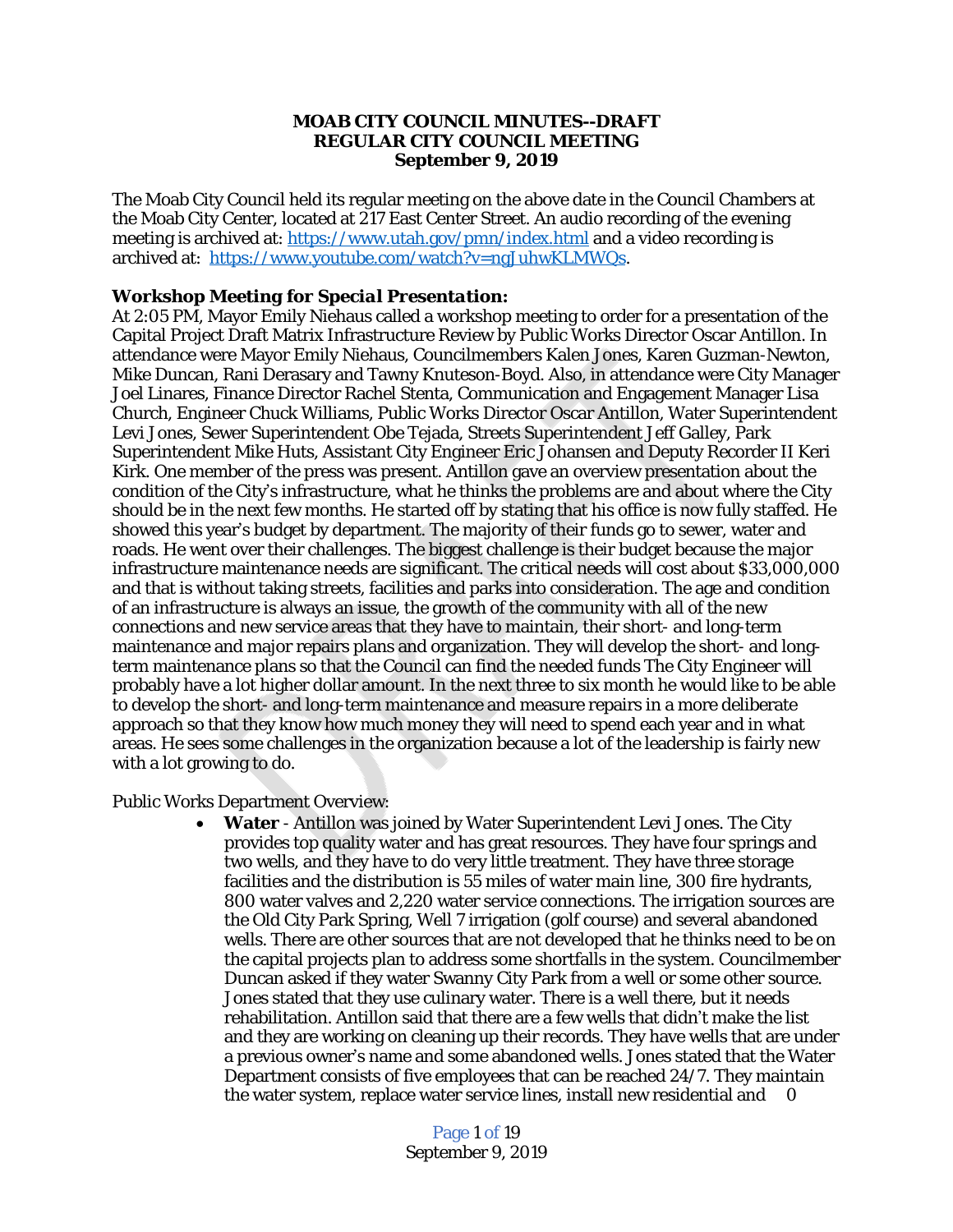commercial connections, maintain and repair/replace fire hydrants, repair water mains, read water meters monthly and make repairs as needed, a lot of water sampling and they must maintain certifications such as water sampling, water operator, collections backflow, CDL, flagger and ATSSA Traffic Control Technician. Anitillon displayed a graph showing the department's workload from last year. Jones showed the Council photographs of an old water valve and ductile iron main PVC service line which is outdated. They don't use schedule 40 PVC for water service lines anymore. One of the photos showed a galvanized line leaking when making a repair. A lot of the older subdivisions like Mountain View, Walkers, Palisade and others all have ductile iron transmission mains and a lot of the service lines are galvanized, so they deal with a lot of leaks. They've had to replace concrete lines due to root infestation. He showed one of the newer service lines using poly. Councilmember Duncan asked if all of the new water lines were basically plastic c9, or some variation of that. Jones said that they use the c900 or HDPE plastic. Jones showed a list of their water sampling and how periodically they perform the tests. Antillon went on to detail the risk areas such as age and materials; the majority of the breaks happen on the old ductile iron and cast-iron pipes, about 60% of the lines. Source Redundancy; the master plan identified deficiencies and recommended developing additional sources. Storage Capacity; the master plan identified deficiencies and recommended developing additional storage of 1.2 million gallons. He displayed a graph showing that the city basically produces what it consumes. They have a 19 gal./min. extra capacity at this time and the projection is that it will be -1,930 gal./min. by the year 2060. The storage is very similar. It has a shortfall of -.64 million gallons at this time and the projection for the projected growth in 2060 is -2.18 million gallons. Councilmember Jones asked if that was mainly due to firefighting capacity and Antillon said that it was both. Councilmember Jones asked if there was a possibility of cooperating with Grand Water and Sewer to utilize their storage. Antillon said that it was recommended that they cooperate with them on the issue of redundancy or sources and it would make sense. Even if they were connected on the storage, he didn't think that they could move the water around that quickly. He thinks it's really an extra storage. Jones stated that it's possible to connect the two water systems, and Linares stated that it's possible to connect their storage systems, but it would take pump houses and it would probably be just as expensive to build new reservoirs within their system. Antillon stated that their system is still really good and very clean, and all of their tests show that the water is very high quality, but they still have some lines that have all lead joints and places where the connections have lead components. However, lead is not detected in their testing. Jones stated that they do testing on 11 copper samples on a three-year cycle. If they were plumbed within the period of 1980-1990, they have more than likely been identified as having lead in their plumbing. The lead leaches into the water if the water sits and becomes stagnant. It's unmeasurable when the water flows through the line frequently. Points of concern in the water infrastructure that aren't on the master plan are Cottonwood subdivision, Rosetree Apartmetns, Center Street to 100 North, Center Street to 100 West, the alley on Center Street to 100 North, Kane Creek and Main Street, 200 North – 300 East - 400 East and Emma Boulevard. Antillon moved to CI Water Projects from the Master Plan estimated at \$10,800,000. The storage at \$2,970,000, Source (3 projects) at \$4,050,000, Fire (19 projects) at \$2,851,000, and Distribution (2 projects) at \$983,000. Councilmember Jones asked if they were involved in the adjudication process in the recovery of the old wells. Antillon said

> Page 2 of 19 September 9, 2019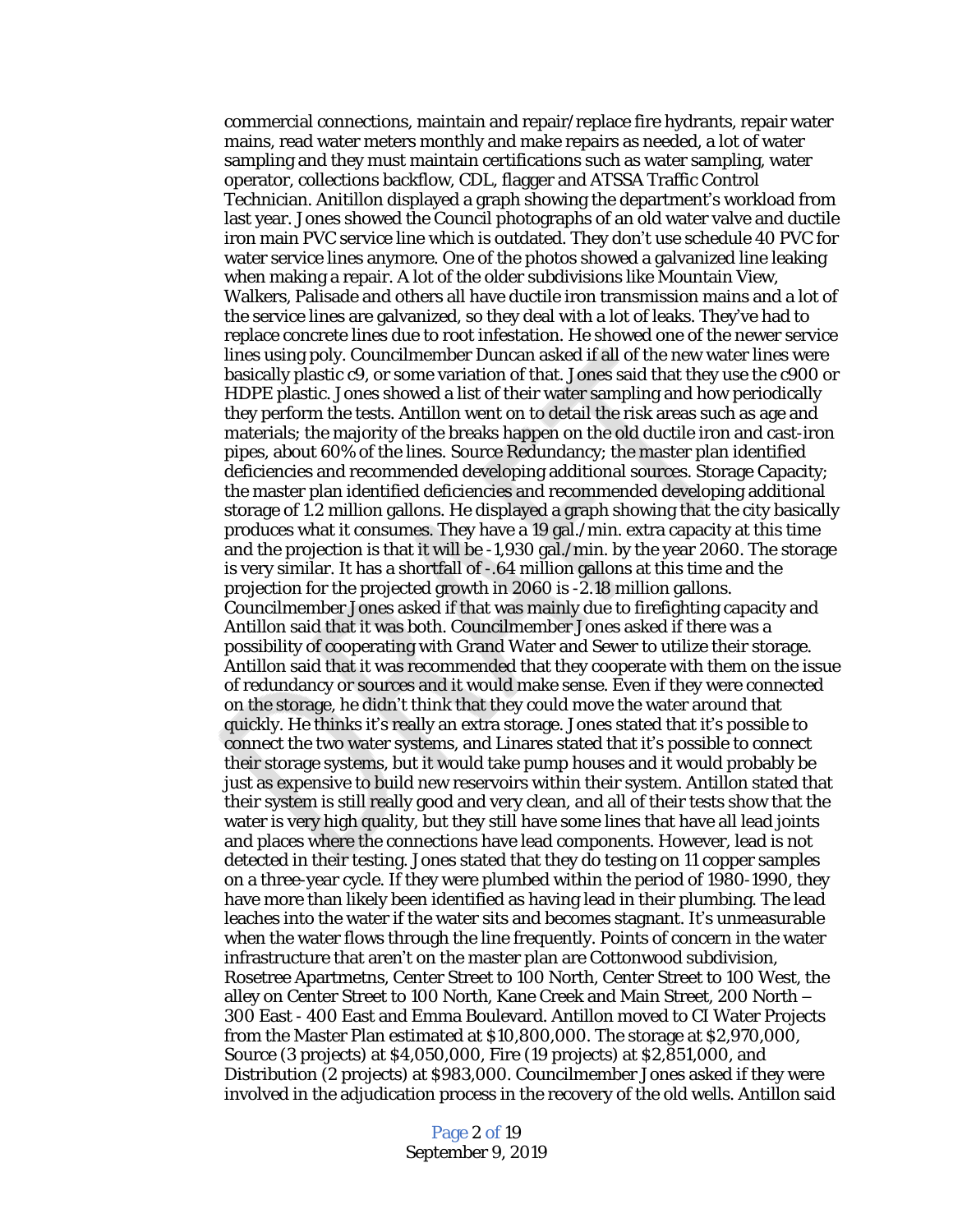that Water Superintendent Jones and City Engineer Williams visited all of the wells as they want to make to make sure that they don't lose track of their sources, including streams. Linares said that one of their major concerns, as a municipality is, what if the water goes down on one of the big tourist weekends with 50,000 people in the valley? The inability to provide water to that massive a number would be a big problem, so storage is a major concern. Councilmember Duncan pointed out that the USGS safe yield number ad the city's water rights look very comfortable right now, but that is more on materials and does not emphasize that it's going to become increasingly tough due to more hotels and overnight rentals, but that is why the decisions as a policy they will have to make, is the cost of putting in the infrastructure. Linares clarified that this doesn't show how much water the city owns; it only speaks to what is in their system with their current ability. What happens if the storage tank is full, but the pump goes down? It isn't a matter if, it's a matter when. They had one go down a couple of months ago when there was a power bump and it fried the motherboard to the well. That well is now down for two-three weeks. Jones pointed out that the water mains in some of the older subdivisions were installed in the 50's and 60's and the life expectancy of the ductile iron is 60-75 years and they are already past that. He said that they need to replace them all now and that they've had main breaks in every single old subdivision. Mayor Niehaus asked Jones why he believes that this is coming to head now. Jones stated that it needed attention 10 years ago and they see more and more breaks happen all of the time. He believes that if the City doesn't do something now, they are going to be in trouble. At this time, they are not making any headway, they only able to maintain and in the coming years they aren't going to have the manpower to keep it up. There was similar presentation to the Council in 2014 that wasn't as detailed. Antillon said that really don't have a long-term plan. They have the Master Plan which is a great start. The need to make them more functional so that they can plan where they are going to spend their limited resources for the next five to ten years.

 **Sewer** – Antillon was joined by Obe Tejada who stated that they have a staff of three and are on call 24/7. They perform inspection work, such as the manholes needing to be inspected each year. They go through all of the lines every two three years. They perform periodic maintenance cleaning taking anywhere from three months to five years, dependent on the condition and the material, where they usually find a very bad line. They do grease trap compliance and new connections. They respond to backups which are reported to the State. They must also maintain several certifications. They have large equipment needs such as a combination truck (Vacon) at \$500,000 - \$600,000, excavator at \$350,000, backhoe at \$150,000 and facility with unknown costs. They also have infrastructure needs such as rehab/replacement of the system in severe and critical condition at a minimum of \$5,000,000. The certifications that they are required to maintain include; Water Distribution Operator, Wastewater Collections Operator, Wastewater Treatment Operator, Asbestos Inspector & Contractor/Supervisor, CDL, flagger and ATSSA Traffic Control Supervisor. The Sewer Collection Overview includes; 30 miles of sewer pipe, 580 manholes, 2000+ service connections, five lift stations, 78 grease traps and the Sewer Master Plan (January 2018). Some of the issues with the lift stations are debris clogging the impeller, control floats will hang up and the pumps won't run. Occasionally the pumps fail. Common manhole problems include; broken cones, tree roots, holes and broken seams. Sewer pipe issues are corrosion, tree roots, cracks and holes. Antillon stated that every time they clean a concrete pipe, it

> Page 3 of 19 September 9, 2019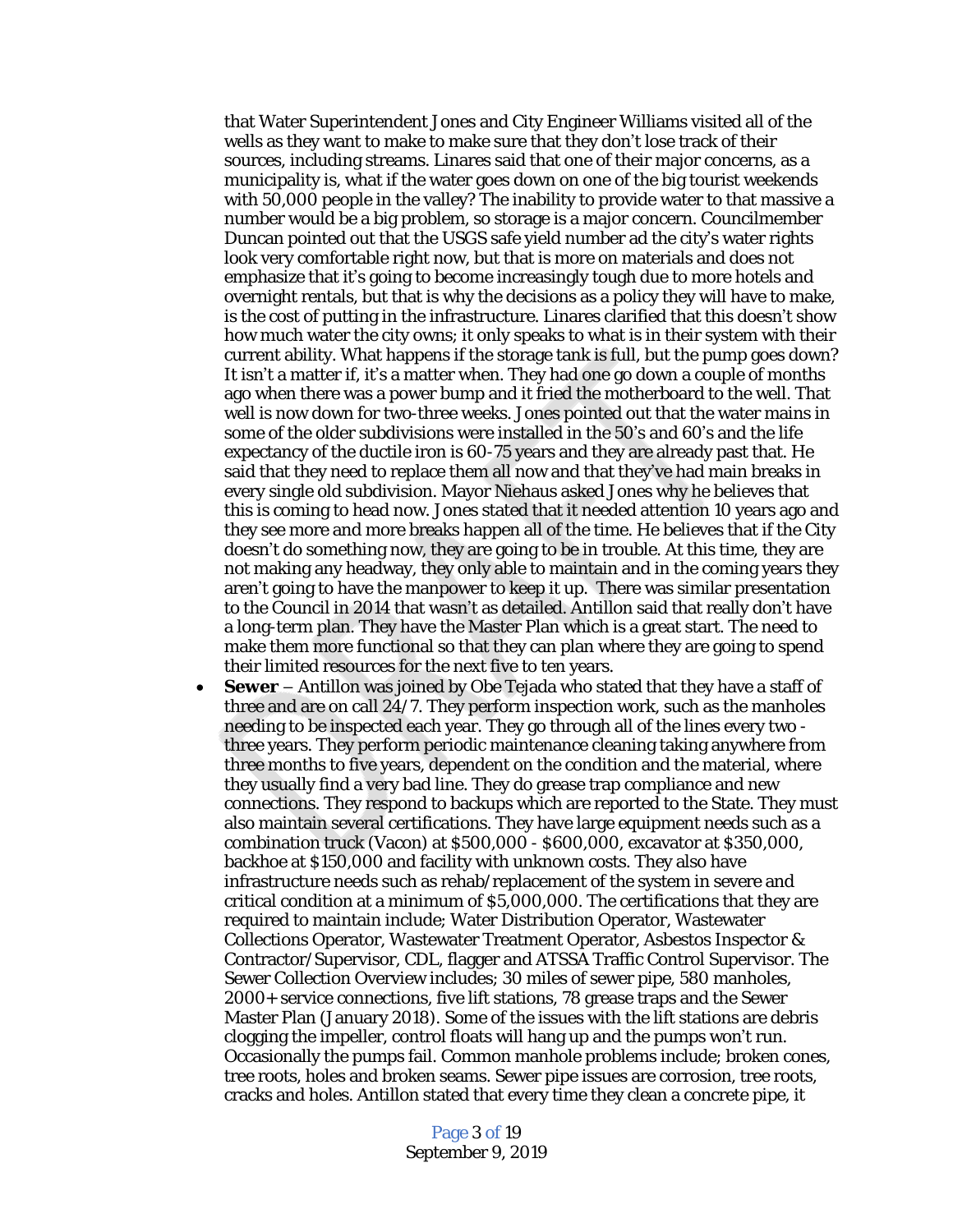removes a layer of the concrete and that they need to be replaced with plastic PVC. They have to clean clay lines with roots twice a year, and concrete lines only once a year. The Sewer Collection System Evaluation includes; Capacity-Volume of effluent the pipe can hold, Condition-Roots, cracks, holes, wall degrading, etc., Grade-Slope of the pipe, Alignment-How the system is laid out and Depth-Literally how deep the pipe is. The capacity is in good. The condition needs work as it has deterioration and bad grade and alignment. The depth is important as making the system deeper will give them options for great alignment. Some of the existing pipes are very shallow and that leads to problems. The shallow depth of the pipes conflicts with other utilities and contributes to sewer gas. To solve shallow pipe issues, they believe it needs a holistic approach. The pipe needs to move from the treatment plant to the connection and bring that depth out into the system. Tejada suggested that they do not add any new service areas until they are able to replace some of the failing services areas. Tejada displayed another graph that showed the age of the existing sewer lines., the clay pipes were installed in the 30's and 40's, concrete pipes were installed in the 60's, some asbestos pipes were installed in the 70's and PVC pipes from the 80's to the present. Tejada then went over the pros and cons of the different types of pipe. PVC is the gold standard with a life expectancy of 75-100 years the City's PVC is in the shallowest part of the lines. Clay is the oldest pipe and it has root problems and terrible joints, as well as, sewer gas. It's alright, but no one uses it anymore. The asbestos cement is an alright material, but it has asbestos in it. The concrete is where the majority of the problems occur. It only has a 50-60- year life expectance that has expired and it's shallow, corroded and not it the best condition. It's failing and its half of the system. Tejada stated that the concrete pipe is shallow, so sleeving it wouldn't work. If they want system to last forever, they need to make it deeper. There are some areas that can be sleeved and they are exploring ways to save money.

 **Streets & Stormwater** – Streets Superintendent Jeff Galley stated that his department consists of six employees. He is down one employee at this time, but they are looking at applicants. His team is responsible for the maintenance and repair of street and stormwater infrastructure. Their responsibilities are to coordinate encroachment and excavation permits, review and approve traffic control for work on the City Right of Way, 25.6 miles of paved roads, one mile of unpaved road, approximately 20 miles of storm drains, 494 storm drain inlets, 1,082 posts, 1,680 signs and 139 crosswalks. They take care of everything you see on the streets, the curb and gutters, the trees, snow removal and flooding issues. They are on call 24/7. They are also responsible for four school zones, weeds in the sidewalks and Right Of Way (ROW) areas, five bridges, three retention dams, 48 decorative lights on Main Street, sweep all paved roads, support special events, painting all of the red zone areas and striping of the street and parking areas in the ROW. Last year's work load included; over 300 potholes, cleaned at least 75 strong drain blockages, 10 sinkholes, lost three trees (not replaced), installed 20 feet of new culvert and new 4x4x4 vault on 400 North and Apple Lane, repaired 60 feet of culvert and is an issue because an agreement was made with Moab Irrigation several years ago and they had sleeved pressurized line through the middle of the City's storm drains. He did not know what the agreement was back then. Linares said that the City's storm drains are now failing and there is no way to replace them because they have PVC pipe running through them. They will have to abandon those lines and put in new drain lines. Linares will look to see if he can find a liability agreement that allowed this to

> Page 4 of 19 September 9, 2019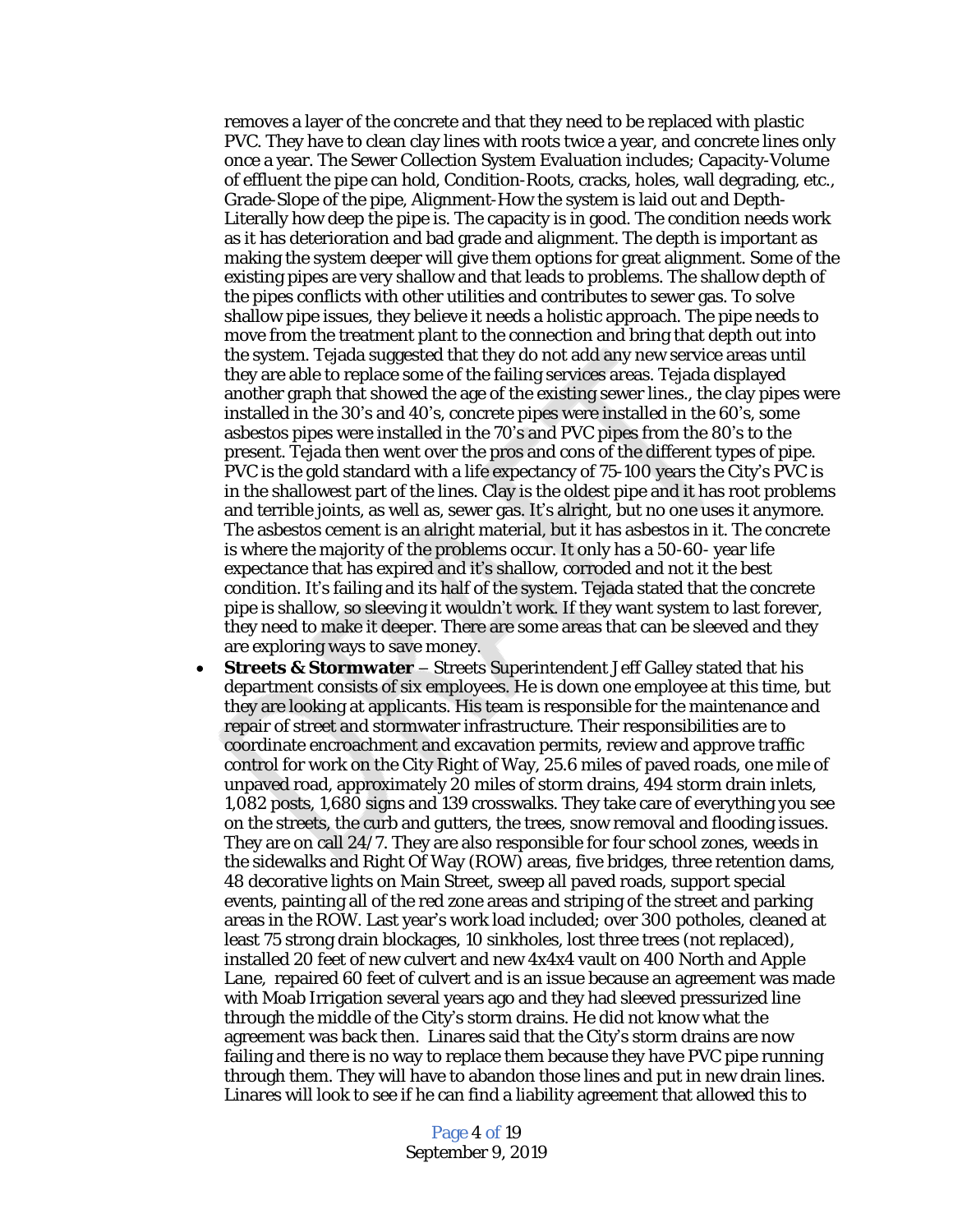happen. In the instance of the needed culvert replacement for a sinkhole, he was able to work with Moab Irrigation and they purchased the box which was about a \$5,000 vault and then City staff installed it. They have found some things in the culverts causing blockage such as asphalt, concrete and rocks that got flushed down into it. He displayed a photograph that showed the irrigation line running through the culvert. There were many trees planted that were the wrong trees in the wrong areas that are causing major root problems. The roots grow out instead of down causing the sidewalks to ripple and crack causing trip hazards. There was discussion of replacing any trees that have to be removed with the appropriate trees. Galley noted that the issue is that when they do a road project, they have to make sure that all entities are on board to assist and do what they need to do as it all ties together. They need to lay in new water and sewer systems at the same time the new road goes in because you are not allowed to dig back into that road within five years after new pavement has gone down. The roads currently in the worst condition and needing to be replaced are; Kane Creek, 100 North off of 100 East, West Center Street, 100 South (300 E-400 E) and 100 East. The best time to do road maintenance to protect the investment is when the road is still fairly good to get a couple more years out of it and save money. They have a lot of storm drainage issues. They are over capacity on water in some storms and the storms aren't large enough. Tejada displayed a storm water budget overview from the Master Plan showing three major categories. The most important being capacity which will cost about \$8,600,000. Their look ahead schedule for roads shows; Complete condition survey (Sept.-Dec. 2019), Develop a pavement preservation plan (March, 2020), Budget for maintenance (2020) and Track each surface maintenance treatment (2020……). For sidewalks in 2020 they plan to update the sidewalk survey, develop an ADA transition plan and develop a plan to repair or upgrade them. For the storm drains; Protect the system (ongoing), Identify areas of concern and develop a plan to mitigate any issues. (Stormwater Master Plan). Tejada stated that they are paying more attention to the contractors work in the City's right of way and enforce the fact that they are supposed to keep the right of way clean to keep construction debris from getting into the sewer lines or storm drains. Linares said that they will be bringing a stormwater protection plan before the Council soon.

**Parks**. Park Superintendent Mike Huts joined Antillon to update the Council on his department. He stated that they have eight employees with someone working an eight-hour shift every day of the week, through the weekends and holidays. They take care of ten main parks, several pocket parks and the trail system which runs from Rotary Park to the river. They take care of putting banners, flags and Christmas lights on Main Street and in Swanny City Park. They also provide janitorial services and grounds keeping for the Christmas Box House and set up for special events. He noted high tourism affects the City's parks and facilities. Linares stated that the effect of tourism on the National Parks is pretty clear, but it isn't noticed as much in the city parks even though they are just as overrun. He said that the City has awesome parks, but they need improvements and they need money to bring them up to standard. Antillon said that the city staff does a great job maintaining them, but some of them are outdated. They need ADA accessibility; some need the old restrooms replaced or renovated. He noted that they have recently had trouble with vandalism in some of the parks. The Old City Park needs a lot of maintenance. The pond needs to be restored, the concrete needs to be repaired and the bathrooms are not ADA compliant even though they are still functioning. Mayor Niehaus noted that the spring that kids like to play in,

> Page 5 of 19 September 9, 2019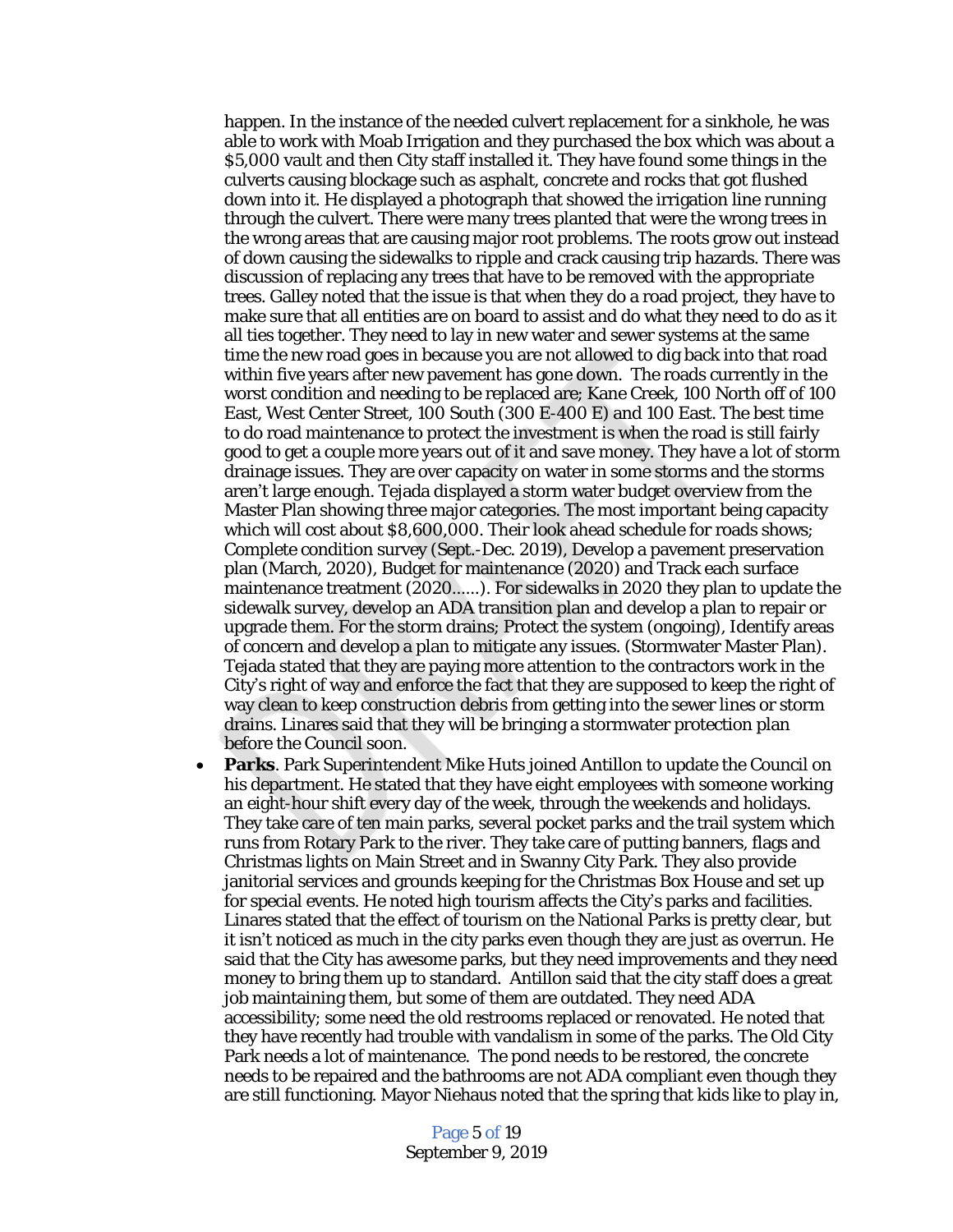is slippery and dangerous. Antillon stated that they have been talking about doing master plan for the park as it has great potential. They just put in a new playground that is covered. Councilmember Knuteson-Boyd asked why there was a fence around the pond and Linares explained that it was due to liability. The ground is eroding around the edges until it is sheer drop with no way for a child to climb out if they were to fall in. At the Rotary Park, the fence needs to be replaced, the old restrooms need to be demolished and the unique playground equipment needs to be maintained. The new restrooms also need maintenance, even though they are fairly new, due to the high level of use. The City Ball Field has very old infrastructure with dangerous stairs, inadequate access to the basement and roof, and no ADA restrooms. It would make sense to re-do the park because none of the fields meet size standards and that is why there is a problem with the balls leaving the fenced areas of the fields and the lights need to be re-done so that they can be more energy efficient. Swanny City Park is showing its age. Although the playground equipment is in relatively good and safe working condition, it needs maintenance. Lion's Park is new, but there is a concern with the slippery surface at the top even without ice. Linares said that it's a beautiful park, but it is heavily used and they will need to put money into it to maintain it, or in the next 5-10 years, they will be dumping money into it to bring it back up to the standards that they want it to be in. Linares said that they want to get the boulder portion of it covered because the ground matting gets too hot and the kids can't use it. Anonymous Park has a new restroom and Antillon doesn't think that they need to do a lot of Maintenance there. The rest of the parks are all little to no maintenance.

 **Facilities.** Facilities Superintendent Chase Gholson joined Antillon for this presentation. the Public Works Facilities is a new Public Works building. They have five staff members and they maintain all of the City owned facilities and they have many challenges. Their biggest challenges are; maintaining the mechanical equipment for the Gym and the MARC, to complete the renovation of the City Hall, the Center Street Gym either needs to be renovated or replaced. The challenge is access to the restrooms. That is not fixable and is not economically feasible. Biggest challenge with the MARC is ventilation., and Antillon asked Gholson to speak on that. "The intent was that we would have enough funding to go ahead and do the HVAC, and that's what Pat Dean was planning. With the windows, the cost for replacing those windows and having actual opening sashes, was going to drive double, if not triple, the cost. So, the project ended up being where they made the windows solid between the dance room and the stage room, which brought cost down considerably and increased the efficiency of the building as far as air movement, because the old ones were dry-rotted and needing replaced. The bad thing is now we really don't have a way of ventilating the evaporative coolers, and that's what is the only cooling source for that building at this time. We did have some bids on all of the heaters. We have three relatively new heaters that we were going to be able to convert to where they would also be air-conditioning and using the same blowers and then replace the existing heaters that needed to be replaced." Mayor Niehaus stated, "because, if you were to open the front doors, and then each room has the doors. That's still not enough square footage to vent out all the incoming air from the swamp coolers, right." Gholson said, "not sufficiently. It does during open hours, but when the building is closed, we can't keep the building secure if we have doors and windows left open continuously. Before the windows, we could get away with it, because they were not really easily accessible, but as the use of the building has

> Page 6 of 19 September 9, 2019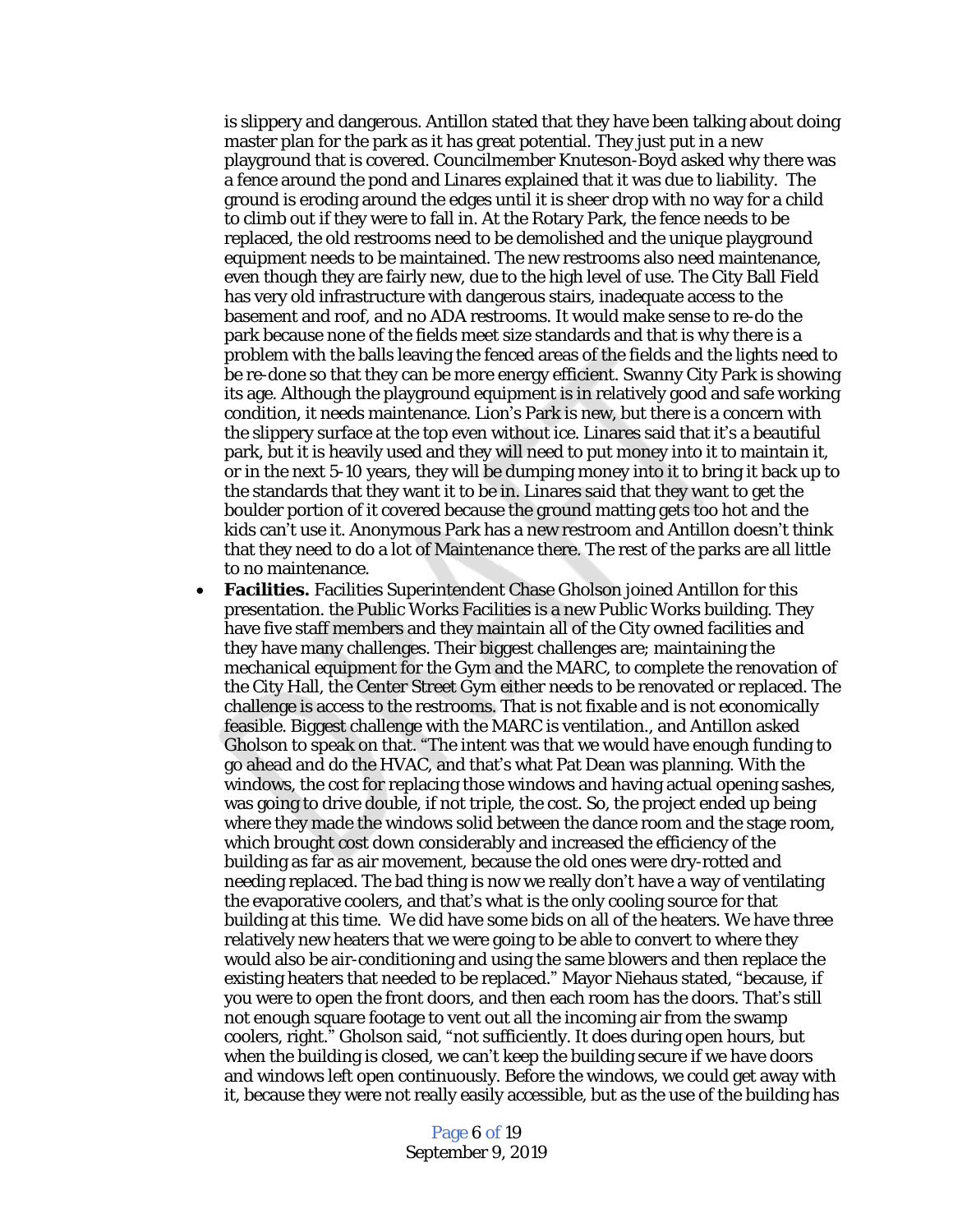changed, we have in there almost eight hours out of every day." Councilmember Duncan asked what the cost of the HVAC system would be compared to what the incremental cost of the sliding windows would have been. Linares said that he believes that the thought, at the time, was that they were going to get HVAC in the MARC, so they saved money by not installing the sliding windows. Then, when they realized that they didn't have the funds to purchase an HVAC system, they had to go a year without it. Linares said that they are hoping to get it next year, as the facility is so heavily used. There was discussion and it was agreed that that it is cheaper to run swamp coolers, but they are not as efficient as HVAC. Councilmember Duncan said that he had two swamp coolers in his house, and he loves them. Having said that, however, he believed that the Facilities department should do "whatever suits the purpose in the comfort of the building". The presentation moved on the Moab Recreation Aquatic Center (MRAC). Antillon said that there are still ongoing issues with the exterior siding and the interior. Gholson said that the good news was that they had hired an HVAC person, so they are able to provide that in-house now, so it is cheaper.

Engineer Chuck Williams provided a presentation of the Infrastructure Overview with Identified Capital Improvement & Major Maintenance Needs. A new roads assessment came in and staff has identified needed transportation projects, including roads and bridges, with an estimated cost of \$14,129,000. Other major maintenance including heavy surface maintenance, intersection alignment, right of way clarification, waterway sidewalk and ramp repair to be \$2,550,000. The roads include bridge rehabilitation and widening. The City has five bridges that need help to be compatible with pedestrians and bicycles at this time. Linares added that the bridges also need new safety features. Williams agreed and said that the cantilever sidewalks that cross them have outlived their useful life. He said, "I'm not saying that they couldn't be redone, but we need to increase those capacities, so we can get bikes and pedestrians across the bridges more safely.

To address the concern of the failing water pipes, Williams displayed a study done by Utah State University in 2018 that showed that water main breaks have increased by 27% nationwide between 2012 and 2018. It shows that PVC pipe had the lowest overall failure rate, that cast-iron pipe has 20 times more breaks in highly corrosive soils and that utilities with a higher percentage of iron pipe may experience a higher percentage of corrosion related breaks. Currently the City's culinary water pipe material is 62% cast iron and 36% PVC, 46% of the pipes in their system are 50-60 years old and 19% are 60+ years old. That is why they believe that the City is experiencing the high number of breakages. He reported that over a period 13 years they have replaced 12,450,00 feet of pipe. However, the yearly average is 958 feet. USU recommends a rate of replacing 1.6% of the City's system every year, which would be 4,393 feet so they are completing 22% of what they should be. Capital Projects needs are at \$15,047,000 and major maintenance is at \$163,000. That includes two wells and the storage tank that they are hoping to get CIB funds for.

Approximately 1/2 of the City's sewer pipe material is concrete and about 1/3 is PVC. They should be doing regular maintenance projects. If you add up the 32% of pipe that is 50-60 years old and the 29% of pipe that is  $60+$  years old, it means that  $61%$  of the system is in that age range. It explains why the system is in the condition that it is now. They have replaced 7,000 feet of pipe since 2007. The USU study says that 2,534 feet per year would be a good target number and the City came in at 23% of that at 538 feet.

From the Sanitary Sewer Projects Master Plan an estimated \$8,129,137 is needed for capital improvement and \$5,492,651 in major maintenance. Stormwater Projects from the Stormwater

> Page 7 of 19 September 9, 2019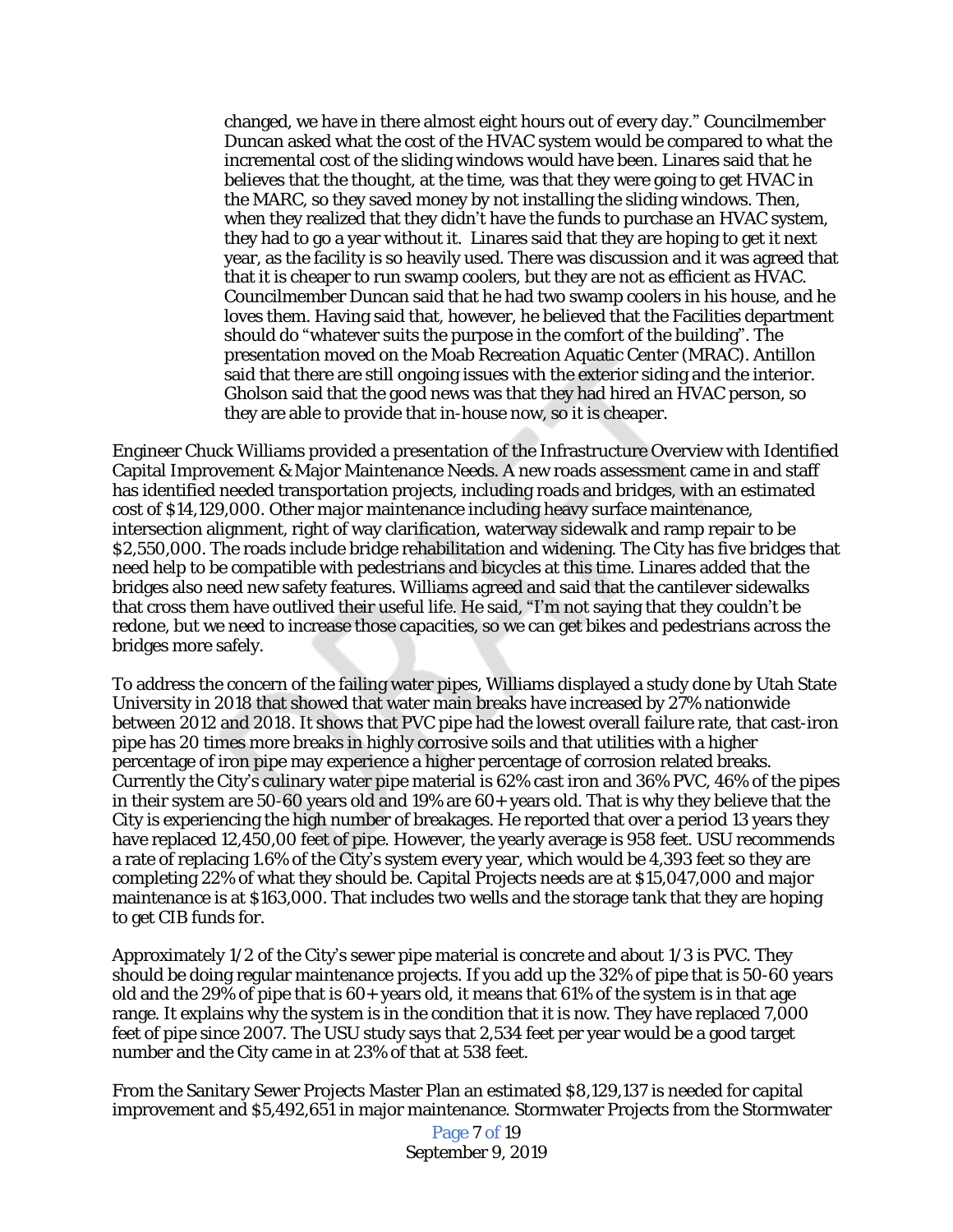Master Plan shows that an estimated \$5,873,412 is needed in capital improvements and \$1,338,210 in major maintenance. Staff has identified what is needed for the Facilities Projects with an estimate of \$10,466,500 in capital improvements and \$246,750 in major maintenance, while Walnut Lane is estimated at \$9,187,500 total project. Parks and Recreation is a little less clear because they do not have a master plan. However, staff has estimated about \$330,277 for capital improvements to city parks and recreation assets and \$761,250 for major maintenance. Williams noted that all estimated costs have been updated for inflation. The costs for maintenance for Parks and Rec are the ones that he is least certain about.

The infrastructure summary of the total estimated costs of identified capital improvement and major maintenance projects is \$73,648,779. He has added the surface transportation, culinary water, storm water, sanitary sewer facilities, including Walnut Lane and Parks and Recreation, to come up with those numbers.

Mayor Niehaus wondered why Williams and Antillon's numbers were different. Linares explained that Williams numbers include everything. Williams explained that the Master Plan has Capital Improvements and Major Maintenance numbers. Antillon took the ones that he thought were the most critical. Williams was giving the Council the numbers that were everything listed in a 10-year time frame. Mayor Niehaus wanted clarification that the \$33,000,00 that Antillon was talking about was included in the \$73,000,00 that Williams was talking about. Williams agreed that it was. Councilmember Jones clarified that the estimated time frame for spending the \$73,000,000 would be not more than 10 years. Williams said that all of the Master Plans are based on a 10-year time frame. Mayor Niehaus noted that it would average about \$7,000,000/year. Linares said that that is not realistic. The point they are making is that they don't think they are going to dig out of this in 10 years. He said that the point they are making is that the 25% of what the City should be doing annually needs to increase. He said that they need to get closer and be at that 100% mark of what the City should be repairing and replacing each year. He said that they City needs to "just start chipping away at it and reach that potential of 100% of what's expected". He said that they weren't going to dig out of this hole anytime soon. He said that it was now up to the staff to make a plan of how they can accomplish that and bring it back to the Council for approval. He said that staff wanted the Council to see the state of the situation. Mayor Niehaus stated that they are going to need diversified income, a diversified portfolio of different funding sources and they need to know what is critical vs. less critical. She noted that the fiscal philosophy of the City, up until today, has been to spend what we have and not leverage. Finance Director reminded Council that they had just passed a Debt Policy that outlines how they will fund projects and once they have prioritized the projects, they will decide what needs to be financed vs. what they can leverage to go for other funding. Linares didn't want this to be critical of where the City has been in the past, as the infrastructure concerns of the 70's and 80's were different from what they are now. He reiterated that this is not a Moab problem, this is every city in Utah's problem because everyone redid their infrastructure in the 50's, 60's and 70's and everyone is at the point of having to figure out how they are going to fund these projects. He said that they adopted the debt management policy, they are meeting with Zion's Public Finance and they are taking a complete assessment of the City's assets. The City owns a lot of property that they are never going to use, so they might be assets that the City can do something with. The City also owns facilities that they are maintaining that they don't use as a City. Perhaps it is time to liquidate those and put them toward the other functions that the City actually needs to be providing. Councilmember Derasary asked what comes next? Linares said that they ran out of time, so they would touch on that during staff reports at the evening meeting. Mayor Niehaus said that she thinks this a great time to be an elected official in Moab because we have such a great human capacity.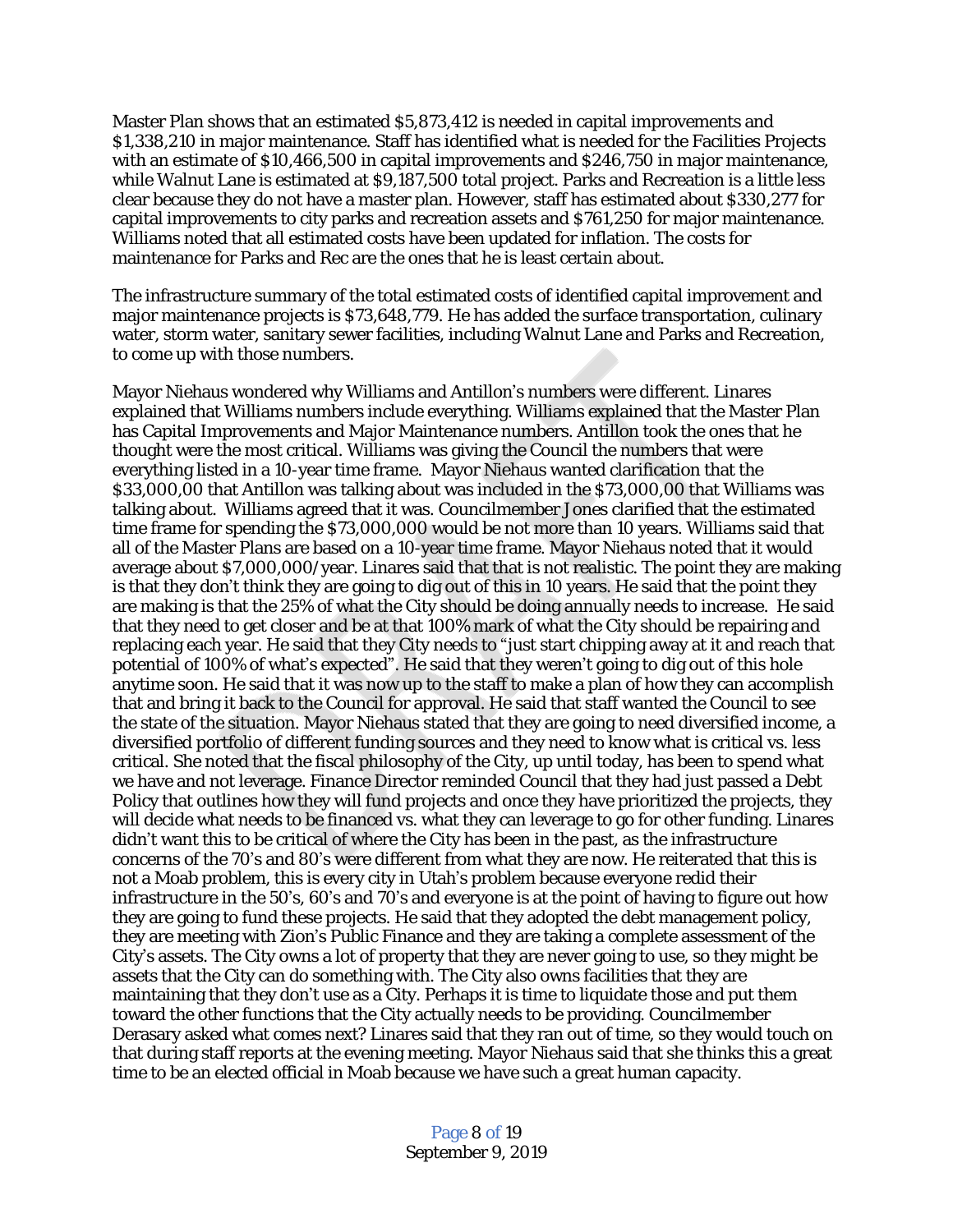*Motion and Vote:* Councilmember Jones moved to recess the meeting until 7:00 PM. Councilmember Knutson-Boyd seconded the motion. The motion passed 4-0 aye with Councilmembers Jones, Knutson-Boyd, Derasary, and Guzman-Newton voting aye. Councilmember Duncan had to depart at 4:00 p.m. Mayor Niehaus recessed the meeting at 4:12 PM.

#### *Regular Meeting—Call to Order and Attendance:*

Mayor Niehaus called the meeting to order at 7:03 PM and led the Pledge of Allegiance. In attendance were Councilmembers Kalen Jones, Karen Guzman-Newton, Mike Duncan, Rani Derasary and Tawny Knuteson-Boyd. Also, in attendance were City Manager Joel Linares, City Attorney Chris McAnany, Finance Director Rachel Stenta, City Engineer Chuck Williams and Recorder Sommar Johnson. Six members of the public and media were present.

*Mayor and Council Reports:* Mayor Niehaus reported that they have a new intern at City Hall, Tye Martinez, who was invited up to talk about e-scooters. He talked about the dangers and issues of e-scooters. He said that e-scooters have been hailed as an ecofriendly transportation system and have been popularized by Millennials in many metropolitan cities. He explained that the top speed of an e-scooter can vary depending on the model, but just like every other motorized vehicle, people find ways to make them faster. Due to a flaw in some of the devices, they can be made to accelerate, or brake break mid-ride. Researchers were able to demonstrate that some of the scooters were designed to allow users to remotely lock it using a blue tooth enabled app preventing someone from riding it. Martinez tested this theory and, through the hacks, those who were assisting him were able to target him passing by, locking the device, as well as forcing him to accelerate and brake without physically accessing the scooter. Scooters don't have crumple zones, airbags, or padding so riders are exposed to everything around them. There has been a rise in scooter related injuries that is largely a function of the spread of the scooters themselves rather than an inherent danger in the vehicle. He went on to address bikes. He said that the differences between an e-scooter and bikes are major. A bike has its own lane and is easily slower than 15 mph, generally speaking, and is heavily regulated by laws. Bikes and pedestrians have had contentions in the past and that is why we have bike lanes in Moab. Introducing e-scooters will only bring conflict with pedestrians and pedestrians will end up in the bike lanes. There will only be more conflict when the they take over the bike lanes. He said that e-scooters would need to be regulated for their operating hours of the day because there are dangers with riding e-scooters at night. Mayor Niehaus stated that Martinez is going to be a policy partner for the Council, so if there is research that is needed Martinez is willing to do some of that research. She asked Linares if they would be having e-scooter legislation before the Council at the next meeting and Linares agreed that was correct. She thought that an interesting part of his presentation was regulating hours of the day, and that there is an issue with nighttime scooting.

Mayor Niehaus continued her report by informing the Council that she had attended a Water Quality Board Meeting. She had asked the Water Board if they would consider having their next meeting in Moab, which will probably be on November  $6<sup>th</sup>$ . If that happens, she will send the details to the Council so that they can attend as well and see what the Water Quality Board is all about. It's suggesting legislation to the state, but also managing funds for water projects. She attended the Labor Day concert at Old City Park and said that the Council were thanked by the Music Festival for the use of the park. She attended the Utah Rural Summit in Cedar Citer which was attended by over 600 people. She was honored to sit on a panel where Lieutenant Governor Cox's wife, Abbie Cox, was the moderator. She was on a panel with other female community leaders, and they received a lot of good feedback, but one of the resulting events was her asking

> Page 9 of 19 September 9, 2019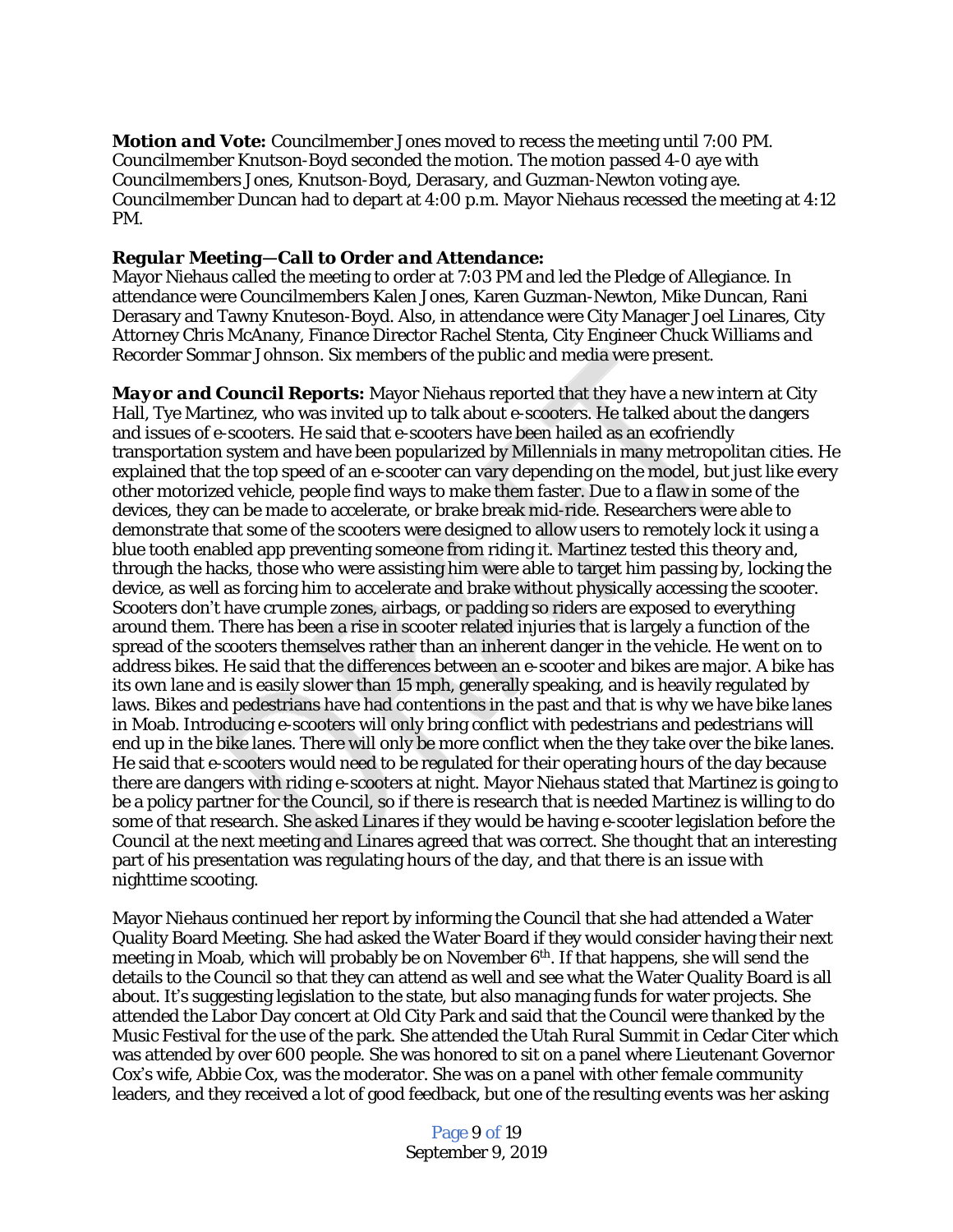why we didn't have a playground at the State Capital. If Utah is ranking 50<sup>th</sup> in equality for women, maybe we need to think about points of inclusion. Abby Spencer and Mike Bauer thought it was a good idea and she will have more on that later. It was a great conference and at the conclusion was the Governor's Partnership Board meeting, of which she is a member, where she was appointed by the Utah League of Cities and Town to serve on that Board. She also wanted to celebrate that one of the three stated priorities for the next legislative session is finalized, coming from the Rural Partnership Board, is TRT reform which is a change in the percentage and an expanded use. That is exciting, as it is something that everyone has been talking about for a very long time. The governor stated in front of everyone that the cities know best how to spend their money and that it's time to deal with some infrastructure. Deb Dull with Rocky Mountain power met with Joel and herself and talked about different priorities for the year in their relationship. One topic that was discussed was Rocky Mountain's service center and how nice it would be if it was put to residential/commercial use as opposed to storage and an office, and she thought that the meeting went very well. The man that Dull brought to the meeting is in charge of all Rocky Mountain real estate and is going to go back to his team and see what they are interested in. It would be the City's responsibility to find a place for that business to move to. One place that she Linares were looking was around the Public Works property, because they could potentially combine large truck storage with UDOT and the City. They could open that up to share with Rocky Mountain Power as they have been a very good partner. She and Linares attended a CIB meeting at the County, and she thought it was helpful for Linares to see the list that had been generated by the former City Manager, David Everett, and look forward at what the City's funding priorities would be. Linares is going to revise that list and meet with Stenta to make sure that the City is very specific on what they want to request CIB funds for moving forward. Representative John Curtis held a Rural Business Summit in Price where she sat on a panel to talk about "something like a show me the money deal with infrastructure". As the meeting was held in Price, there was emphasis on Price and their coal industry. The mayor of Price talked about how it was time for Price to transition, and how important it is for them to diversify their economy and to understand that coal is going away. Councilmember Guzman-Newton clarified that this was the mayor who works at a coal plant and Mayor Niehaus agreed that he works the night shift at the coal plant. She also attended the LPC and asked that Councilmember Derasary talk about that. She told the County that the League's annual meeting will be held this week and she and Councilmembers Knuteson-Boyd, Derasary, and possibly, Guzman-Newton will attend.

Councilmember Derasary reported that they had a webcast meeting from Salt Lake for the Utah League of Cities and Towns Policy Committee. The bulk of that meeting was discussion on two resolutions that will be voted on later this week at the conference, but they have to do with air quality and local control when it comes to economic development. It was interesting that it was such a controversial topic, and she was surprised by that. She attended a Canyonlands Health Care Special Service District, and she reported that they are in putting a memorial garden to memorialize all of the previous residents of the Care Center. They will have a ribbon cutting ceremony at noon on October 16<sup>th</sup>. She attended an EMS Special Service District meeting this morning and numbers continue to be high. They have had 935 calls thus far this year as opposed to the 850 calls at this time last year. EMS, the fire district and the police department are talking about the possibility of coming together to share an emergency manager to, largely, deal with looking for grant funding and dealing with various aspects of the radio system, which is very complicated. There will be a free CPR class on the  $28<sup>th</sup>$  of September, and anyone interested can contact EMS. EMS was successful in going to CIB for  $$4,800,000$ . The funding is made up of  $\frac{1}{4}$ grant and ¾ loan at 0% interest for a new facility. The problem is that the property they were looking at is potentially problematic, so stake holders are getting together later this week to discuss options in the 1 ½ acre range. Councilmember Guzman-Newton asked if EMS had the

> Page 10 of 19 September 9, 2019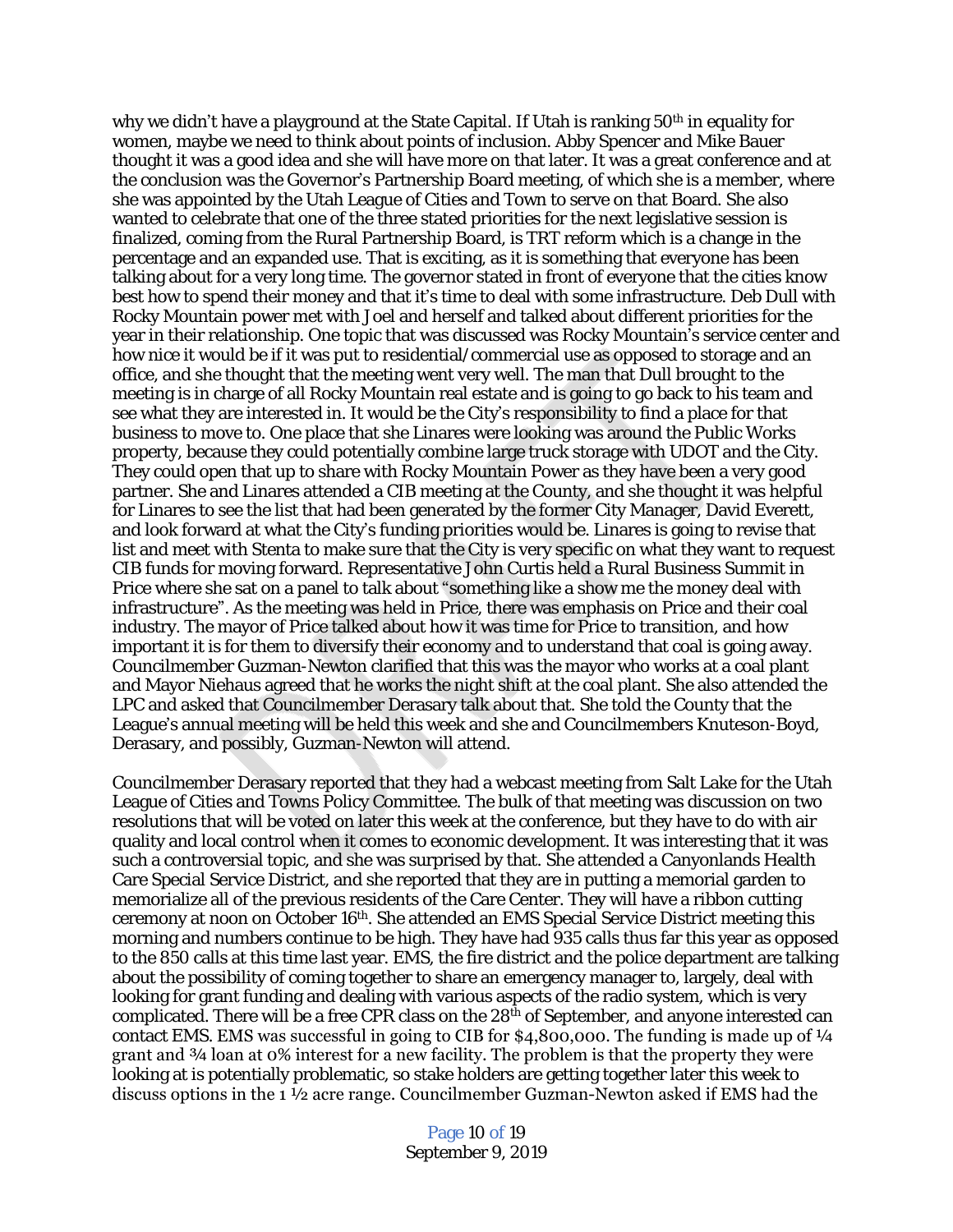percentage of locals vs. visitors out of the 935 calls that they have had this year. Councilmember Derasary said that she didn't have that at this time, but that she would get that break-down for the Council. She said that it seems to fluctuate. Sometimes it's more visitors and sometimes it is more residents depending on the time of year. She said that she has been told that there is a big push for EMS to come to the City for assistance in funding and others will be doing the same when there are services that are shared by both the City and the County residents.

Councilmember Duncan reported that in an interview with an Assistant City Manager candidate and he asked Linares that the candidate is "still on board to come on". Linares said that they were, but staff would probably make those announcements when it gets closer to their start date before the City officially announces anything. Councilmember Duncan said that he would "confide that I proposed to her that one of her duties could to, sort of, complete feedback loops all of the time. He said that Council gets requests all of the time about this and that and they, ordinarily put a request in to staff, and, "as we saw in an earlier session, for example, with the Public Works curbs kind of thing, the City did do something about it, everything happened, except he said, nobody ever got back to me to let me know". Councilmember Duncan suggested to the candidate that she might fill that role, since Linares is a busy man. Linares said that he, hopefully, won't be so busy once the City gets all of the positions filled. He said that they have started reclassifying their organizational chart and certain departments will get assigned to the Assistant City Manager and a lot them will stay with him. Those emails can then be "funneled directly into those to funnels, and that should cut mine in half." Councilmember Duncan reported that he attended the Moab Music Festival concert at the new HooDoo Hotel. He said that the ball room upstairs quite spectacular. A couple from California next him, remarked that they have been "coming to Moab for years, so forth. This kind of strikes me, it's big city stuff and struck that. Councilmember Duncan said that felt that the man who he was talking to didn't come to Moab for the fancy ballroom, but more for Moab's rustic charm. He said that he told the man, "perhaps Mr. Bynum is building for what he thinks will happen in the future". He said that there is nothing wrong with what Mr. Bynum did and that he thinks it's great. However, Councilmember Duncan wanted to emphasize that he doesn't think that people come here for big city hotels. At least, that was the opinion of the couple he spoke to. He then went on to say that, if the Council hasn't read the book by Rod Decker, they should go to Arches Back of Beyond Books store and buy it. He said that for someone like him, who didn't live in Utah for most of his life, it's a terrific resource.

Councilmember Knuteson-Boyd reported that things have also been pretty quiet for her. The museum didn't have a meeting last month and that she had reported on the Housing Authority at the last meeting.

Councilmember Guzman-Newton reported that things had also been pretty quiet for her, so there was nothing to report on that. She attended the Red Devil's mountain bike race last weekend. The team came in at 1<sup>st</sup> place, which is very cool for such a small school. She wanted to bring to the Council's attention that the Secretary of the Interior, David Bernhardt, signed an order on August 29th, which will allow access of electric bikes on BLM land in national parks. So, this will effectively allow e-bikes on any federal trail where non-motorized bicycles can ride. The Council will need to address some the rules that they have in place on their roads, because ebikes are not currently allowed on the bike path. Mayor Niehaus added that Lance Porter, BLM's Canyon County District Manager, said that he is looking to reclassify them so that they are nonmotorized in classification. Once BLM comes out with that classification, the Council can consider using that for the bike path. That order only gives BLM two weeks to figure it out, and the order came down from the Department of Interior, not the Department of Agriculture. The Forest Service is not recognizing e-bikes, at least not at this time. Councilmember Guzman-

> Page 11 of 19 September 9, 2019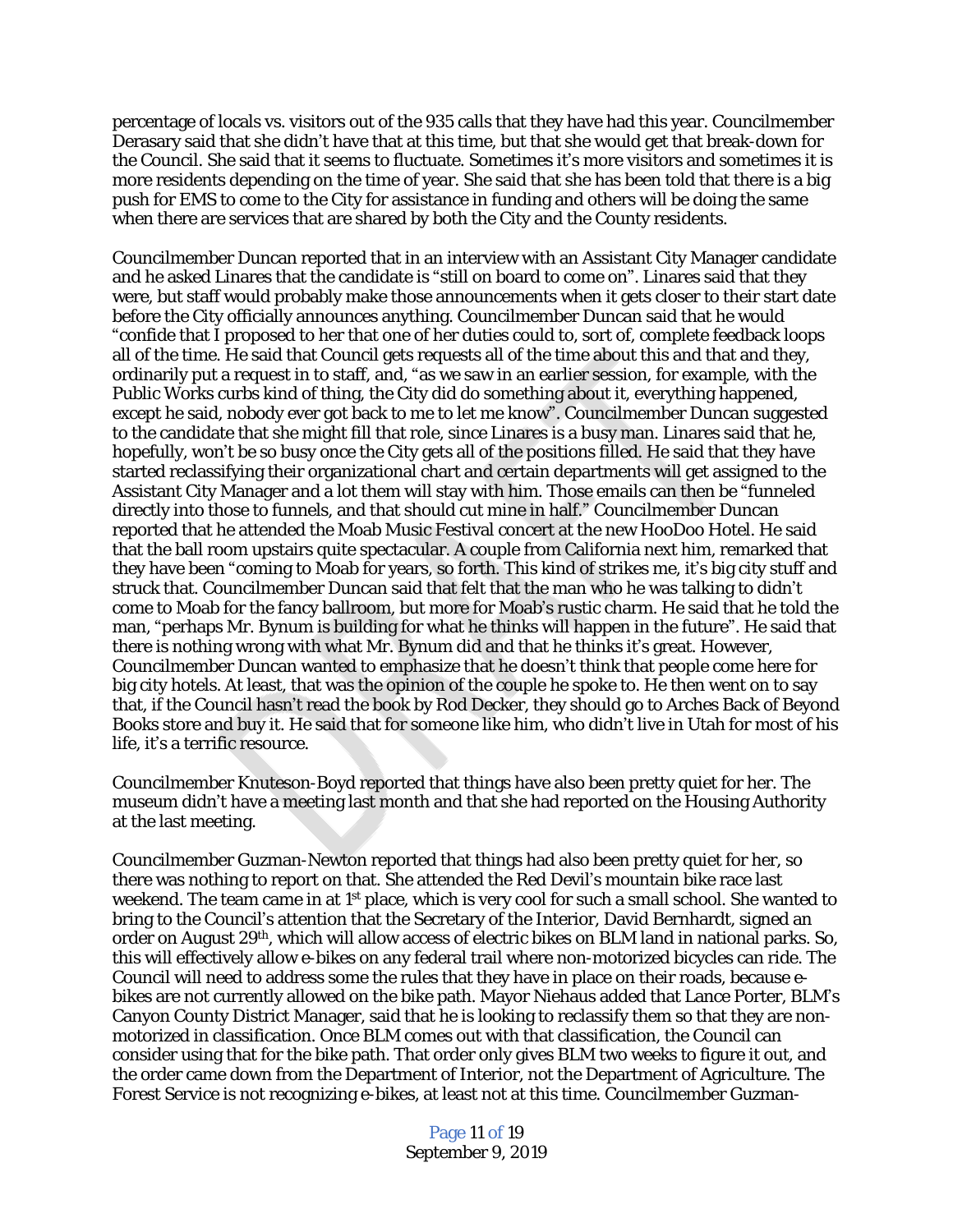Newton said that it is on the Forest Service books now and there is discussion and it's most likely going to happen. Mayor Niehaus asked Councilmember Guzman-Newton what she was hearing from the cycling community. She answered that the feelings are mixed. There are purists who feel that once you open up e-bikes on trails, it's going to allow e-motorcycles, so it's a larger discussion, but it will probably be based on speeds. She would like to keep in mind that they should not undermine true public safety for perceived public safety. She said that she knows that they aren't going to allow e-scooters on the sidewalks, if you put them in bike lanes, you could put a cap at 15 mph, bicycles do go faster than that. It's just trying to find a balance where people are safe. Councilmember Duncan said asked, "Did I understand you correctly? This would allow e-bikes on mountain bike trails?" She said that it would on BLM land and most of the trails the we have in the area. Councilmember Duncan gave an example of a 700-watt ebike that he had had, that was pretty powerful. He has been told that, in Boulder, Colorado, you can buy them much more powerful than that. In Europe you are limited to 200-250 watts. He thought they would be a little more acceptable if their power was restricted. Councilmember Guzman-Newton said that the matter of top speeds would be part of the discussion. She said that something to keep in mind is that they are pedal assist. They don't have a throttle, so the only way to make them work is if you are pedaling. They are quiet and they get people out. The City has been talking about a shuttle or bus service, but there's that last mile connection. E-bikes could be avenues that could be used to help the City succeed in a transportation plan. Linares said the City could review their rules. One of the main reasons e-bikes have not been allowed on the paths is because a lot of the paths were built with federal funding and federal funding required that they not allow motorized vehicles, and the classification that just changed, had classified them as motorized vehicles. So, whether the City wanted to allow them or not, they weren't permitted to allow them because of the funding that they had received to build the pathways. With that restriction removed, it opens it up for the City to review. Councilmember Jones added that he saw an e-bike headed south on the northbound shoulder of the road around the intersection of Kane Creek and HWY 191 going, what seemed like, 20-25 mph. He said that he is used to seeing bikes on the wrong side of the street occasionally, which is alarming to him, because if he's not really careful to look for them, "they can just scoot out into an intersection, when you're not expecting it, and it's just dangerous." Linares agreed and said that if the City is going to have e-bikes, riders need to start learning that they have a responsibility, as well as a right to be on our streets, and that means behaving in a predictable way and conforming to the traffic laws, and if they don't, it's time to start enforcing that and sending the message. He agreed with Councilmember Guzman-Newton as to, "if we are going this route, we need to figure out how we're going to regulate this, and actually enforce the regulation.

Councilmember Jones reported that he attended a Solid Waste Board Meeting on August 29<sup>th</sup>, where they had a public hearing on a fee update and that there was one member of the local press in attendance, but no commenters. He said that they did not change the municipal solid waste fee, so he is hoping that they will hear from Monument asking for an adjustment to their contract. He said that Evan did a regional price comparison, looking up a dozen adjacent landfills. He said that "even though our primary commodity municipal solid waste wasn't adjusted, there is a lot more specificity now, about different thing that are received and the fees appropriate to the labor and risk associated with handling them.<sup>"</sup> There is a state level water conservation plan that is out, and they are in the comment period through August 29th. It requires a 20% reduction in per capita usage in municipal and industrial water usage. He asked if the Council was planning to comment. He said, "The goal itself is in line with what we're intending to do anyway, but some of what it has to do, is like the mechanism by which that is achieved and I believe a lot of the emphasis is just on water rate pricing, which is certainly a strong incentive. It seems like if the state could help us with other incentives for water users and education, that can help as well, because for many people, it might take quite a big rate increase

> Page 12 of 19 September 9, 2019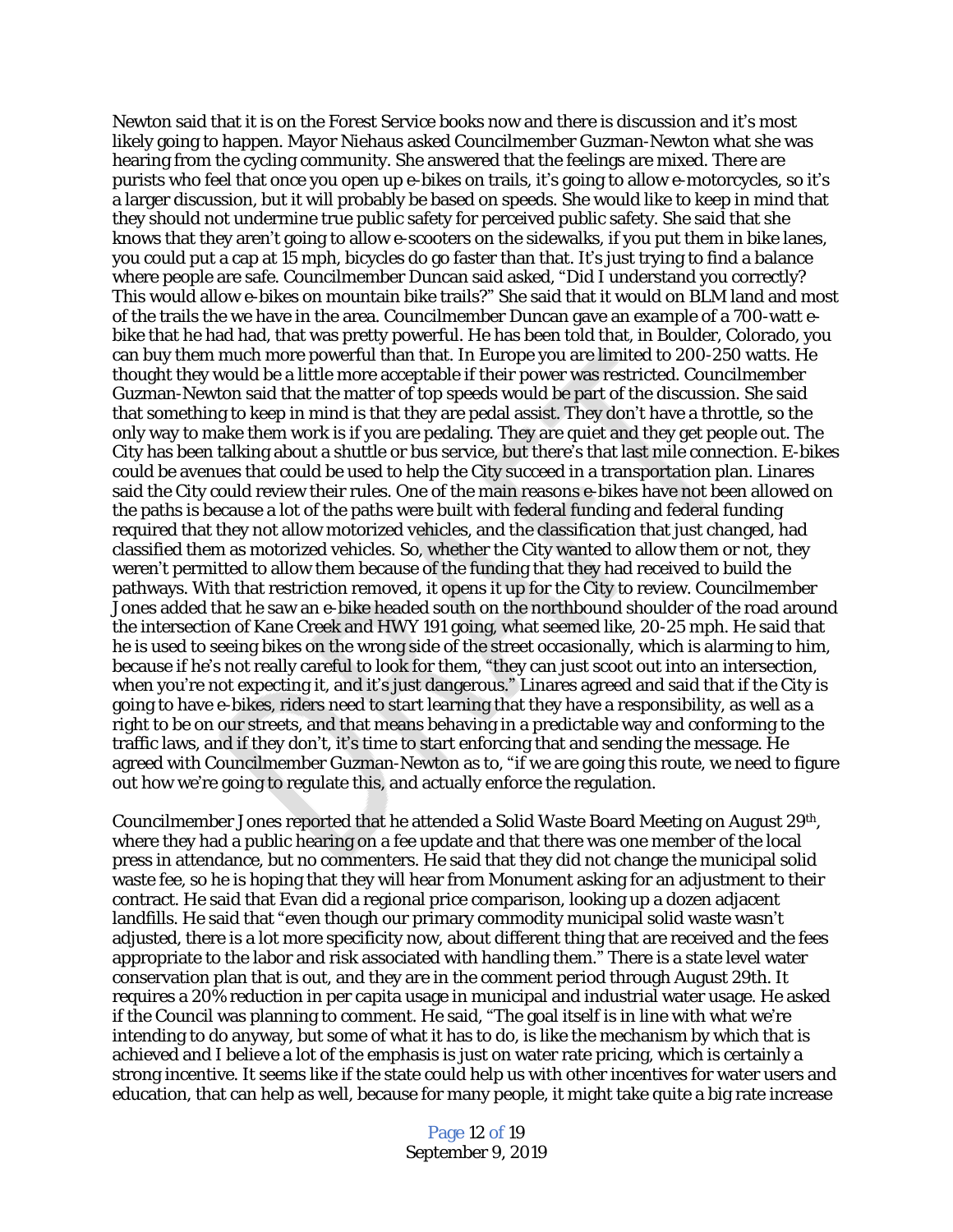to actually get them to change their behavior, but if they understood how to do things, that could help it along". He asked Councilmember Duncan if the Water Conservation Board has had any discussion about this. He replied, "not on that exact discussion". Councilmember Duncan said that Rosemarie Russo had looked very carefully into hotel usage and compared to what residents use, "they look pretty good on a per capita basis, and I think the reason is, is that residents use culinary water to water their lawns and motels don't have lawns, by and large. It strikes me that if we wish to lower the culinary water per captita here in the city, that the place to start would be to find a supply of secondary water, rather than culinary water to water your lawns with." Councilmember Jones said that he was thinking about how other places that have incentive programs for people to put in smart timers. He said that they've been proven to cut water use by 30% pretty constantly. He said that a secondary water system is a major capital investment, whereas incentives would be something more incremental. He also attended the County Council meeting on the September  $3<sup>rd</sup>$ , He was there to present, with County Councilmember Wells, on the Arches congestion management roundtable two-day workshop that they are working on putting together, and that Wells just wanted to update his Council and start to ask about funding, as it is going to cost about \$30,000 to bring in the subject matter experts. The initial hope is that it can be paid for with TRT promotional funds, and failing that, possibly splitting that between the City and the County at \$15,000 each, to come up with enough community understanding and dialogue to hopefully move this forward with more unanimity than they have had in the past. Councilmember Guzman-Newton asked for clarification on exactly what the \$30,000 would be used for. Councilmember Jones said that in the last five years, Arches has had a number of studies done on different approaches to their congestion problem. The \$30,000 would be used to bring in people from those firms, hopefully the authors, to recap their conclusions, and also bring in people from the Park Service, Zion, Muir Woods and the Denver office to talk about options. Muir Woods is doing a reservation system, so they have first-hand experience with a shuttle system, and his understanding is "that they are bumping up against the limits to effectiveness with the crowds they are experiencing. The Denver Regional Office, in conjunction with other federal management agencies, are working on visitor management framework, because this is an issue that is affecting many federal land managers. Councilmember Guzman-Newton asked if they had looked at a private/public sponsorship duo. He replied that hotels will be asked. Mayor Niehaus asked about the NEPA process that the Southeastern Utah Association of Local Governments is having a meeting on in October. Councilmember Jones said that he was unfamiliar with that, and that would ask about it. He also reported that, while he was at the County Council meeting, USU had a contingent there, including state legislators, asking the County for \$500,000 to help with the Extension Office component of the new campus. So, there will be more fundraising in the works for USU. The extension is normally something that is a County function, but that doesn't mean that the City will be immune from being asked to participate. Mayor Niehaus mentioned the Council had received a request for a letter in support of Dark Skies, and that Councilmember Jones had said that he would write it. He told her that it had been done and that he had sent her a link in Google Docs. He will re-send it as important for the City's General Plan applying for International Dark-Skies Community Designation and part of the application includes endorsement letters. After some discussion, it was decided that Mayor Niehaus would sign the letter in support of the initiative for the Council.

*Administrative Report:* Linares started by thanking Williams, Stenta, Antillon and their departments for the amount of research they did to try to figure out what the City has and where they have. He said that staff was pulling hand drawn maps from the 1930's and inputting that information so that it would be available. Unfortunately, the information may not be completely accurate, but he doesn't believe that it can get any better. He said that with so much new staff, not only was it helpful to provide the Council with that information, but it was very helpful to

> Page 13 of 19 September 9, 2019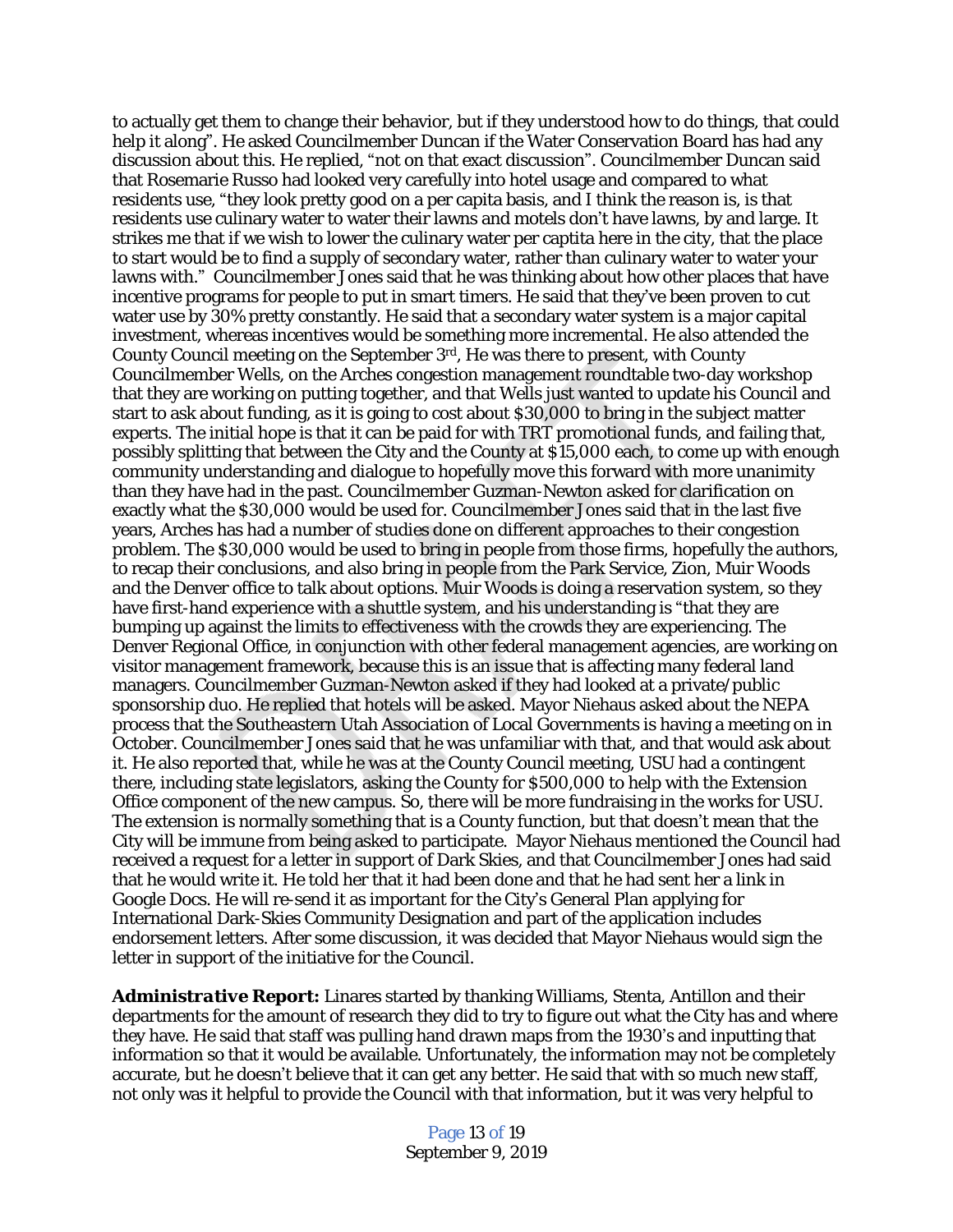staff to understand what the City has and get some institutional knowledge that might have "walked out the door over the years." He met with staff last week and they are working on the Parks Plan, which they brought to the last meeting. It is still in process and they have a couple more follow-up meetings with staff that are involved with the park rental table for the website as Councilmember Knuteson-Boyd had suggested. They will, hopefully, bring that back to the Council for approval at the next meeting. That table will enable staff to put it directly on the website so that people can access it and see what they can and can't reserve and how that process will work. He said that they are very close to making announcements on the positions within the City. Those positions include the Senior Project Coordinator, the Assistant City Manager and the City Attorney. They also posted the position for the Assistant Planner position today. They are working diligently to get the positions filled and get staff on board. They are also in the process of shifting people around in order to open up some office space, but there will be no shuffling around within the departments. So, when someone visits City Hall, they may not find the department they are looking for in the same place as it was before. The Engineering department has been conducting student counts for past week and half for the Charter School after they had requested a crossing guard on site. However, the number that the school provided were only traffic and the law requires step traffic and student numbers. Staff is currently preparing the data, so that they can get it to the Council in a presentable manner and it will probably be on the next agenda. Linares said that he has the Springdale meeting tentatively scheduled for September  $26<sup>th</sup>$  and he thinks that they may be moving it. Fall sports programs begin this week, so youth football, soccer and some others should be at the park across the street. He reminded Council about the ribbon cutting ceremony for Aggie Boulevard on September 19th at 9:00 a.m. There will be a Community Art Show, which was formerly known as the Art Walk, on the September 14th and the Red Rock Art Festival will be October 5th – October 12th. The City has also been making progress on Walnut Lane. The have been working on strategizing their plan and how they are moving forward. As of today, they have removed the two burned out trailers, so they are working on how to replace those units in the interim, so that they can keep people in housing as the City is trying to go forward.

Mayor Niehaus shared that on September  $14<sup>th</sup>$  from 7:30 – 11:00 a.m., there will be a 50<sup>th</sup> Anniversary celebration for Slick Rock Bike Trail. There will be a movie and pancakes and all kinds of fun things. Councilmember Derasary interjected another "save the date". When John Curtis come to town on the 8<sup>th</sup> of October, the UMTRA site will try and do a little celebration event having to do with moving 10,000,000 tons of tailings. They have reserved Zion's Park and it should be right after the County's lunch meeting with Curtis.

Stenta reports that her presentation was basically a follow-up from the workshop that they had earlier on this date, where it was briefly discussed. The draft matrix is for the City's capital projects prioritization process. The next step would be for a staff committee, including a Councilmember, to go through and fine tune the criteria for it. As many categories can be added to it as may be deemed necessary, and they could be broken out for the purposes of efficiency or cost savings. She pointed out that at the time she created the matrix, she didn't have the technical knowledge to plug in what they should be rating and ranking projects for the Sustainability goal.

They will get a recommendation from the Sustainability Director on that piece. This is a draft matrix, so it doesn't add up to 100%. She said that she would work with some of the project staff and get those plugged in to the matrix and see how they end up. That will allow them to "see if they need to recalibrate any of the specific criteria. Then they will know if something needs to weighted more heavily, or more points need to be added to be contributed to any of these categories". Once the committee finalizes the matrix, they would bring it back the Council for approval so that it can be adopted as a formal mechanism for approving capital projects. Then

> Page 14 of 19 September 9, 2019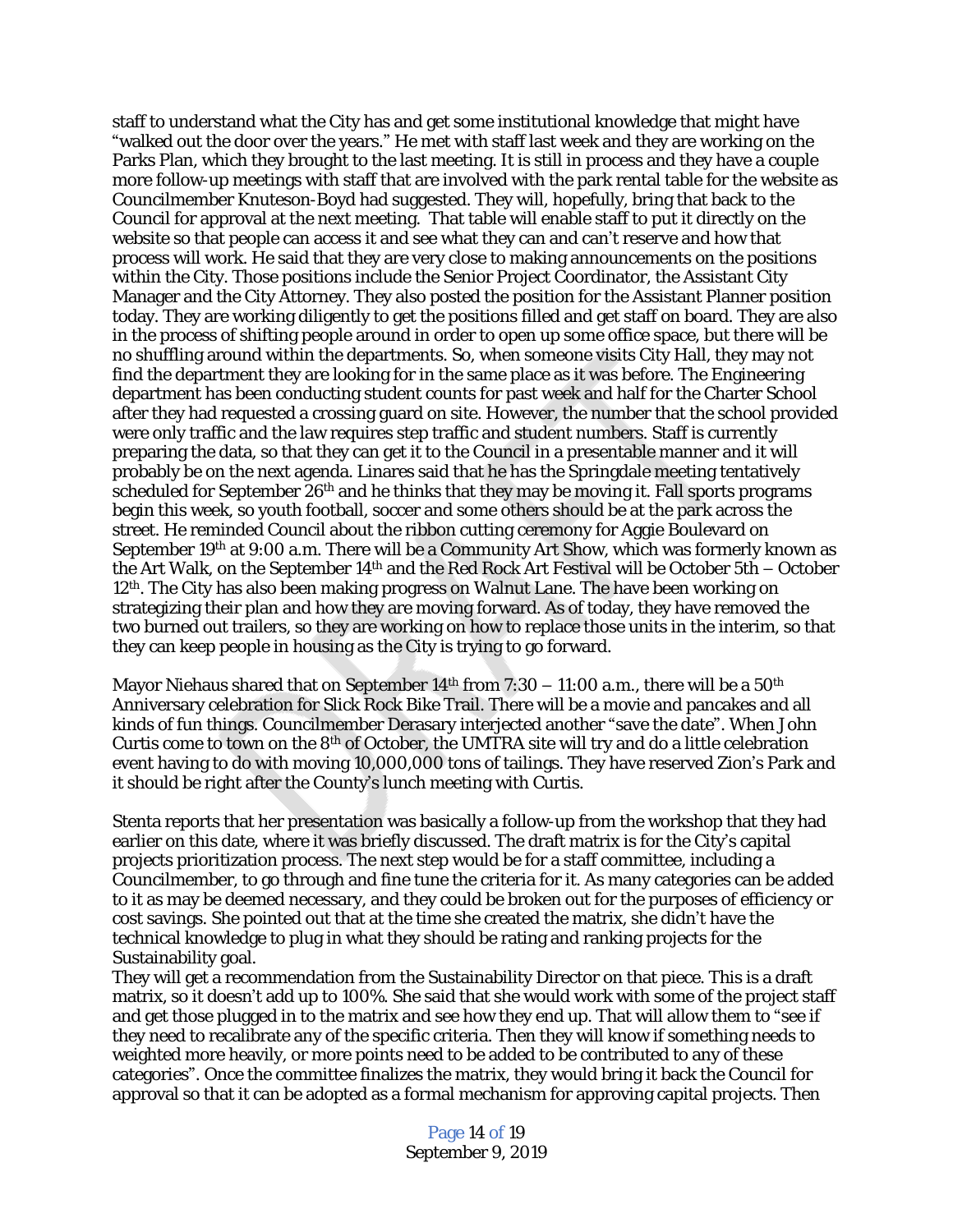staff would start plugging in the projects. As the Council saw in the presentation, it showed all of the City's needs, which are great. Council has adopted the Debt Management Policy, so after Council adopts the Capital Projects Prioritization Criteria, each project plugged in would come out with a score. A prioritized list would then go back to Council for approval. Council could change that prioritization based on what Council priorities are once Council has seen the rationale that has gone into the scoring of each of those projects. Then, once that list is adopted, Senta will move forward with financing options applying the Debt Management Policy as to which project should be financed and for how long. She will look at other revenue sources, looking at ways to leverage funds to open up revenue opportunities that might require matching funds. Councilmember Duncan asked, "you don't have any recent, old projects that you could use as test data to check out your matrix. Because it's kind of tough to assign weights to a different rating criterion". He said, "we may all think, oh, this looks perfectly sensible, and then you go, well this project ranks higher, another gets a 90, and another one got an 85, but I really want to do the one with just 80." Stenta stated that that is actually part of the calibration process. She would "take some of the proposed project we have now and put them through, and they obviously we know which project should come out higher than the others, so if we put a project through and it comes out with the exact same rating of something that is obviously a lower priority project, then we would go back and reassess". She said that the template that she was showing them was from the Government Finance Officers Association, so she didn't randomly assess the weighting of the points. The one that she did add, that was not included, was sustainability, and she took the liberty of pre-empting the Council, because she thought that they might want to have it in there given the Council's aggressive sustainability goals. She said that the City's previous projects might be a little subjective but because some of the projects that they have done were based on the availability of funding, or staff priorities, they didn't go through this process to begin with. She said that the committee is going to have enough staff with expertise at the table that she though that it would be a good process. Stenta went on to present a Financial Dashboard that she had created in response to a request from Council asking for the City's latest sales tax figures. She said that one of the goals of Council creating the Finance Director Position was to give regular updates to Council. The topic also broached in the visioning meetings over the past two years, where they talked about those being quarterly updates. What she would like to offer in addition to that is a tool that she could plug in financial information that she and other departments gather. This dashboard will give Council as snapshot of what is happening with the City's finances at any point in time. She demonstrated how the dashboard works so that they can see the total billing sent out each month, how much by service, accounts receivable, sales tax information and revenue sources. She said that she would change the dashboard to add in whatever Council thinks would be helpful with their conversations as Councilmembers with other entities. She said that she wants to keep them as educated as possible when it comes to the City's finances, when it comes to the next budget meeting. She told Council to let her know if there is anything that they would like to see or if they have a question. She would be happy to put anything beneficial on the dashboard to help them guide their conversations. Councilmember Guzman-Newton asked if it would be possible to see sales taxes by sector, and Stenta that she would do that.

*Citizens to be Heard:* Jen Patterson, Chair of the Moab Charter School Board. She said that she is the one who came to the Council a few months back requesting a crossing guard across 400 East. She said, "I won't take up much of your time. I'm just here to tonight to offer more help if there's anything else I can do. I can crunch more numbers, gather more data, get testimonials, do more legwork, whatever you may need to help this process along, I'm available. My contact information is in that brief I gave you before, so please feel free to reach out, and if you have any questions or want to talk about it in any way, please let me know and I'm happy to do so"

> Page 15 of 19 September 9, 2019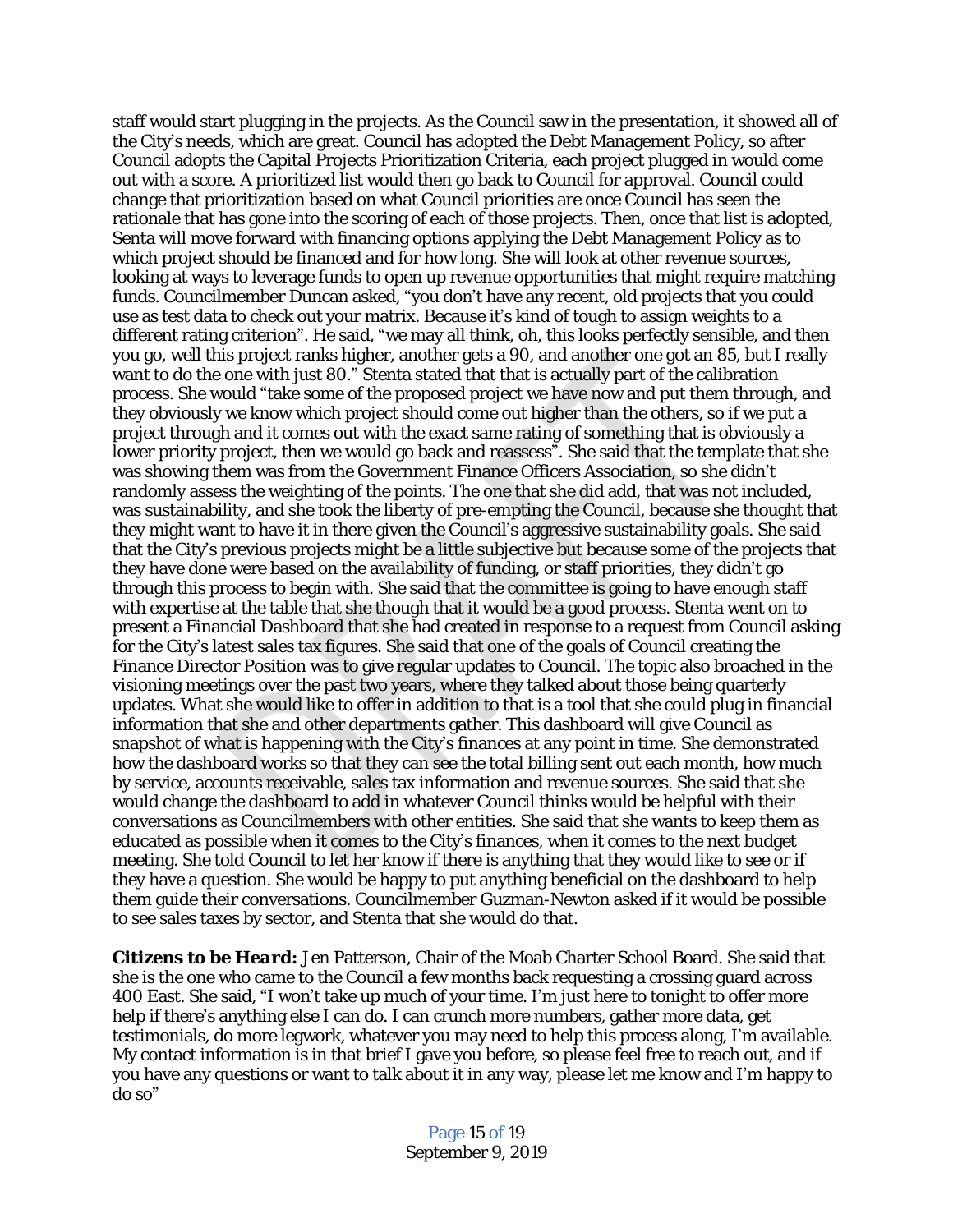Linares said that her comments were timely and told her that they have a student count at this point, and that staff has all of the data to start processing. He thinks that it might be on the next Council meeting agenda. He told her that they had done counts on both 400 East and 300 South and they are prepared to address both. Councilmember Guzman-Newton asked Patterson if she thought that the flags had been useful. Patterson said that she feels that they have been helpful. They are very much appreciated. "They are definitely a step in the right direction, but come April, come May, and even when it starts to get dark earlier, we're going to need a person. We are going to need a human out there watching the kids and watching the cars". Linares explained that that is all regulated by the state, and the State Risk Assessor set the rules in the state legislature for how all of that works, and if street crossing doesn't meet the criteria, the City is not allowed to do it. It's a State of Risk Assessment type of thing. of where we can and can't have them. He said that they would address all of that at the next meeting. Councilmember Guzman-Newton asked Linares if it was possible for the school to have their own volunteers do it. Linares said that they will go through all of that at the next meeting with a full presentation, as he doesn't know if they do or don't meet the count yet, as it was just finished today. He said that there are stages up to a crossing guard. Right now, there is no crossing on 300 South and people are just running across the street, so there are definitely issues that need to be addressed, so they will definitely have a plan. If the numbers are high enough to justify a guard, they will put a guard there. Patterson asked Linares, "how does the state accommodate for fluctuations in enrollment, because sometimes we meet the numbers and sometimes, we don't"? Linares said that requirement is 45 minutes before school starts and 15 minutes after school starts is a onehour window and that's the count. By state law, that's where the City is mandated to watch and count students crossing at that point. So, that's where all of the City's data has to come from , so as far as fluctuation goes, he didn't know, but felt that the highest numbers would be now, "when the weather is good and the sun's up early and the sun's out late, this would be the window I think most parents would be like, 'yeah, go ahead and walk today'." It was decided that they would discuss this topic at the next meeting when the presentation could made on their findings.

#### **Public Hearing – Proposed Ordinance 2019-24: An ordinance Amending Title 3 of the Moab Municipal Code to Include Chapter 3.50, Master Fee Schedule and Modifying Certain Fees and Rates Charged by the City**

Mayor Niehaus opened the Public Hearing at 8:10 p.m. There were no members of the public that wished to speak at this public hearing.

A brief presentation was made by Stenta. She reported that they had made a couple of changes at the request of staff and to address questions on the Council comment forms. It was decided that it would be much more manageable for Staff to administrate fees for, both the public and the staff, if building service fees were its own subcategory, so she made changes to that. Council comments asked about some of the fees and she had asked to staff for clarification on those to get back to Council. The latest change was looking at the culinary water rates that they charge for shop water, and also for fire hydrant water for construction. They did a quick comparison around the state today and came up with some minor increases, that she recommended to the Council for both of them. She explained that shop water is for commercial trucks that go to the City Shop and fill their trucks with culinary water and the City charges them per gallon, and that hydrant water is for construction and it's a meter that attaches directly to the fire hydrant and meters the water that comes out for construction. Both of those use culinary water. There were no citizens to be heard. Councilmember Jones moved to close the public hearing.

> Page 16 of 19 September 9, 2019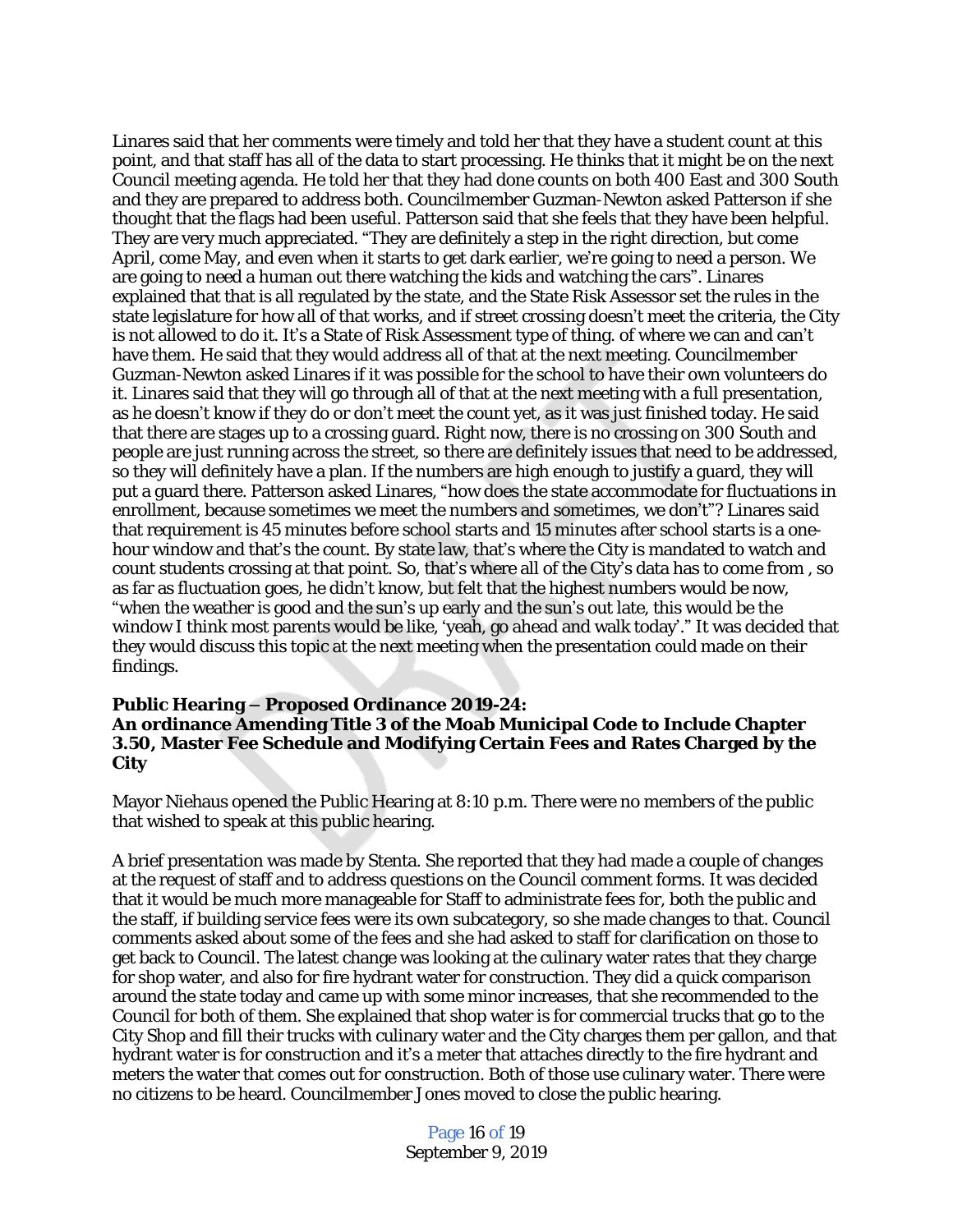Councilmember Derasary seconded the motion. The motion passed 5-0 aye with Councilmembers Jones, Derasary, Knuteson-Boyd, Guzman-Newton and Duncan voting aye. Mayor Niehaus closed the hearing at 8:12 PM.

# *Special Events:*

# *Approval of a Request for Amplified Music at Old City Park on September 21, 2019.*

#### *Discussion:* none

*Motion and Vote:* Councilmember Derasary moved approve. Councilmember Knutson-Boyd seconded the motion. The motion carried 5-0. Councilmembers Jones, Knutson-Boyd, Derasary, Guzman-Newton and Duncan voting aye.

#### *New Business:*

# *Proposed Resolution 48-2019: Approving the Final Plat for the Millcreek Cove Twinhomes Subdivision*

## *Briefing and Possible Action*

**Discussion:** City Planner Nora Shepard said that due to some of the questions and comments received by Council, she went back through the history to try to clear up the confusion. On July 15, 2017, the original application for Preliminary Plat was filed for 27 dwelling units-1 single family and 26 townhomes (13 sets of twinhomes). On December 14, 2017 a public hearing for that preliminary plat was held where the plat was approved by Resolution #42-2017. On March 22, 2108 an application was filed for a final plat for Millcreek Cove Subdivision containing 2 household lots and 22 twinhomes (11 sets of 2 twinhomes). On September 27,2018 the Planning Commission approved Planning Resolution #12-2018 consisting of 20 Twinhomes (10 sets of twinhomes) and 4 single household lots. This resolution recommended approval to the City Council. On November 14,2018, revised plans were submitted with 20 twinhome lots (10 sets of 2) and 3 single household parcels, and on July 17, 2109 revised plans were submitted that show 9 single-household lots and 8 twinhomes. Shepard showed the Council the plat that the Planning Commission recommended and the plat that is currently being proposed. The plat being proposed by the developer is nine single household lots sized between 6,530 square feet to 8,296 square feet, eight twinhomes lots that are all over 3,000 square feet as required by Code. There is a tract A, which is a detention basin, drainage facilities were modified based on input from the City Engineer and GWSSA, utility easements, and the City Engineer's office recommended that the islands that exist on 400 East be eliminated to accommodate left turn lanes. That recommendation was based on the volume of turning movements that would occur based on the proposal. The current proposal has 3 parcels. Wang Organization owns two parcels, one is zoned R-3 and the other is zoned R-4. The largest parcel is owned by Brian Ballard and is zoned R-2. Shepard displayed a map of the proposed subdivision that shows where these parcels are located. Mayor Niehaus asked if this new proposal needed to go back to the Planning Commission. Shepard said that she went through the code and there isn't a requirement that says that the final plan has to be just like the preliminary plan, and it doesn't say, that when the Council approves it, it must be just like the preliminary plan, or that is has to be the same as the one that the Planning Commission approved. It does meet the code and fewer units, presumably means less impact. So, Council can refer it back to the Commission, they can choose to continue it for more information, or they can approve it. There is a question about the development improvements agreement (DIA). City Code doesn't say that you must have a DIA to be executed by the Mayor at the time of plat approval by the City Council. The developers have been working closely with Engineer Williams and are very close to finalizing the DIA. The Council could also continue it pending the DIA. Mayor Niehaus thanked Shepard for putting this together so quickly, because it has saved the developer, the Council and the Planning Commission a lot of time. She also said that while she couldn't speak for the whole Council, she

> Page 17 of 19 September 9, 2019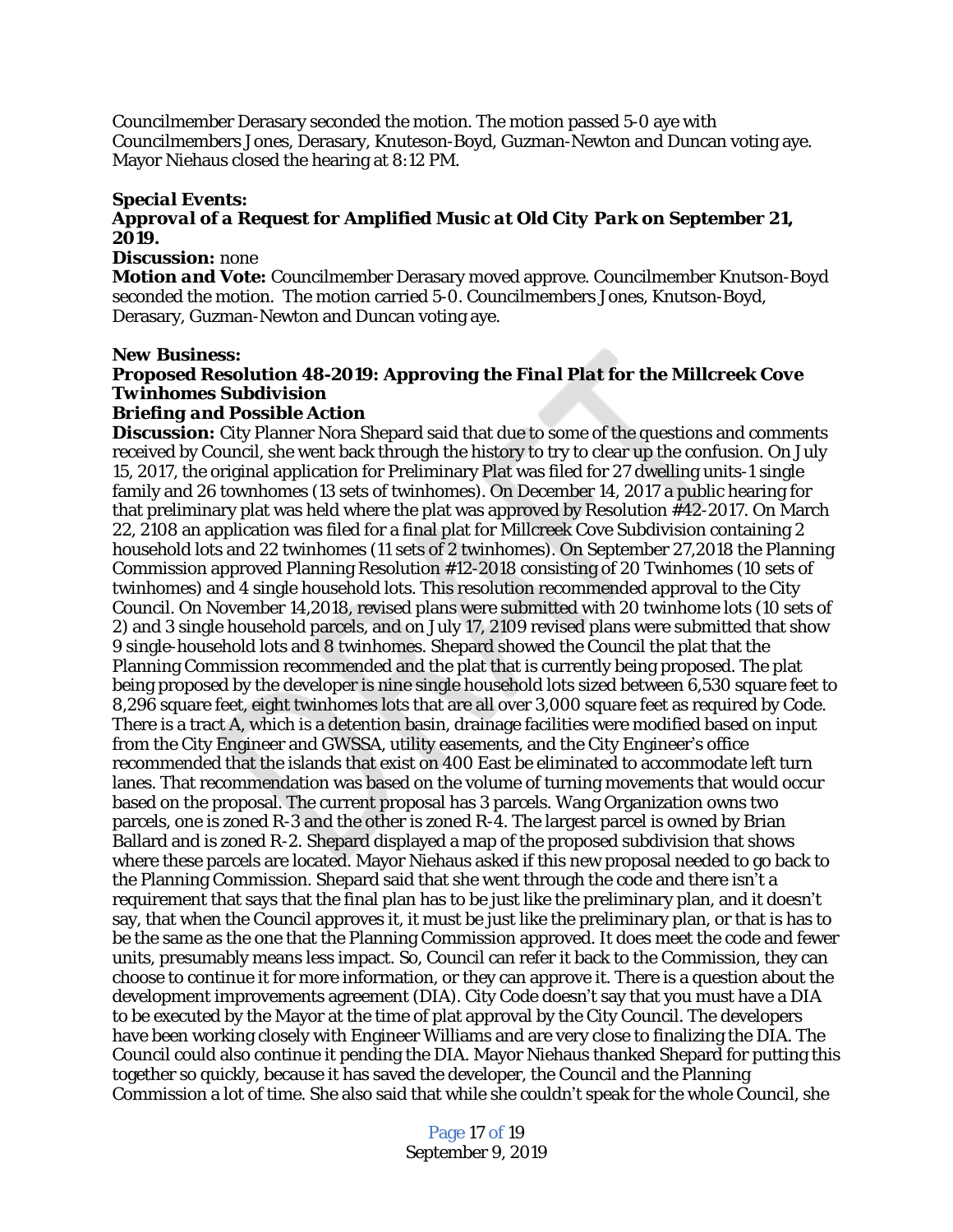noted that the Council's priority has been to incentivize housing development, and part of Housing Affordability and Housing Affordability is actualizing subdivisions and standards. If they get this subdivision passed tonight, they still have a long way to go to finish, to get their permits before they can start their development. So, I encourage the Council to see the benefit in expediting the subdivisions, because, if it's by right, if it went to the Planning Commission, the Planning Commission is going to say, yes, that we expedite the subdivision process without having to weigh in on a developer's improvement agreement". "Getting a subdivision done before having all of the other stuff in place, is a benefit to the developer, and that is what we heard from the Housing Authority, as well". Shepard said that is not unusual. Councilmember Knuteson-Boyd ask if it had been decided who was going to remove the islands. Engineer Williams said that all of those costs would be born by the developer. One of the things they will have in the development agreement is, for each one of the trees that would go away with the islands, they will plant two in a location to be determined. Councilmember Duncan asked for clarification. He said that he thought that he saw something in Shepard's presentation that people who want to go North will have to "loop back through to Kiva, and it had something to do with the island"? "I don't hear you guys talking about one. I don't see why it's necessary. Why can't they just go out 400 East and go right"? Shepard said that there is a specification about these lots that they can't access directly out 400 East. Councilmember Duncan said, "I am a little concerned about cumulative traffic on 400 East, and so forth, particularly coming from Millcreek Drive." He said that he was concerned about what kind of tools they have. "If we decide that the road is horribly congested now, and there's still more dense housing that we wish to build in the area, that would fully congest the road". Linares said that that gets into some legal grey areas. He said, "before you would want to make that assertion , you would want to have the data available to you that justifies the claim" If the Council can do that, they can require developers to do an improvement to your road, so long as its correlated to their development". Shepard said that the best remedy would be to have those discussions to determine that our roads are beyond the point that the Council is comfortable, is to re-zone property. More discussion followed on traffic.

*Motion and Vote:* Councilmember Jones moved to adopt Resolution 48-2019 to initially approve the final plat for the Mill Creek Cove Twinhome Subdivision with the conditions listed in the revised staff memo: Councilmember Guzman-Newton seconded the motion. The motion carried 5-0 aye, with Councilmembers Derasary, Jones, Knuteson-Boyd, Duncan and Guzman-Newton voting aye.

# *US-191 Highway Widening Project Night Construction Restrictions.*

**Discussion:** Engineer Williams stated that he had the exhibits and said that he would talk more about it if the Council wished. Councilmember Derasary said that she was looking at the two maps and, "what confused me is, we have those two homes just off the 500 West intersection, but they are a little ways off the intersection, so I'm not sure if that was a night work zone, or not, with restricted hours." Williams said that the criteria he used was 250 feet from an active work zone. He showed on a diagram, how the major storm drain is going to come down the highway and exit into the Wetlands. There will be a significant amount of work for that storm water activity. That is why he has another corner closed. The Highway work starts at 400 North

*Motion and Vote:* Councilmember Knuteson-Boyd moved to approve the Highway Widening Project Work Hours as Stipulated. Councilmember Derasary seconded the motion. The motion carried 5-0 aye, with Councilmembers Derasary, Jones, Knuteson-Boyd, Duncan and Guzman-Newton voting aye.